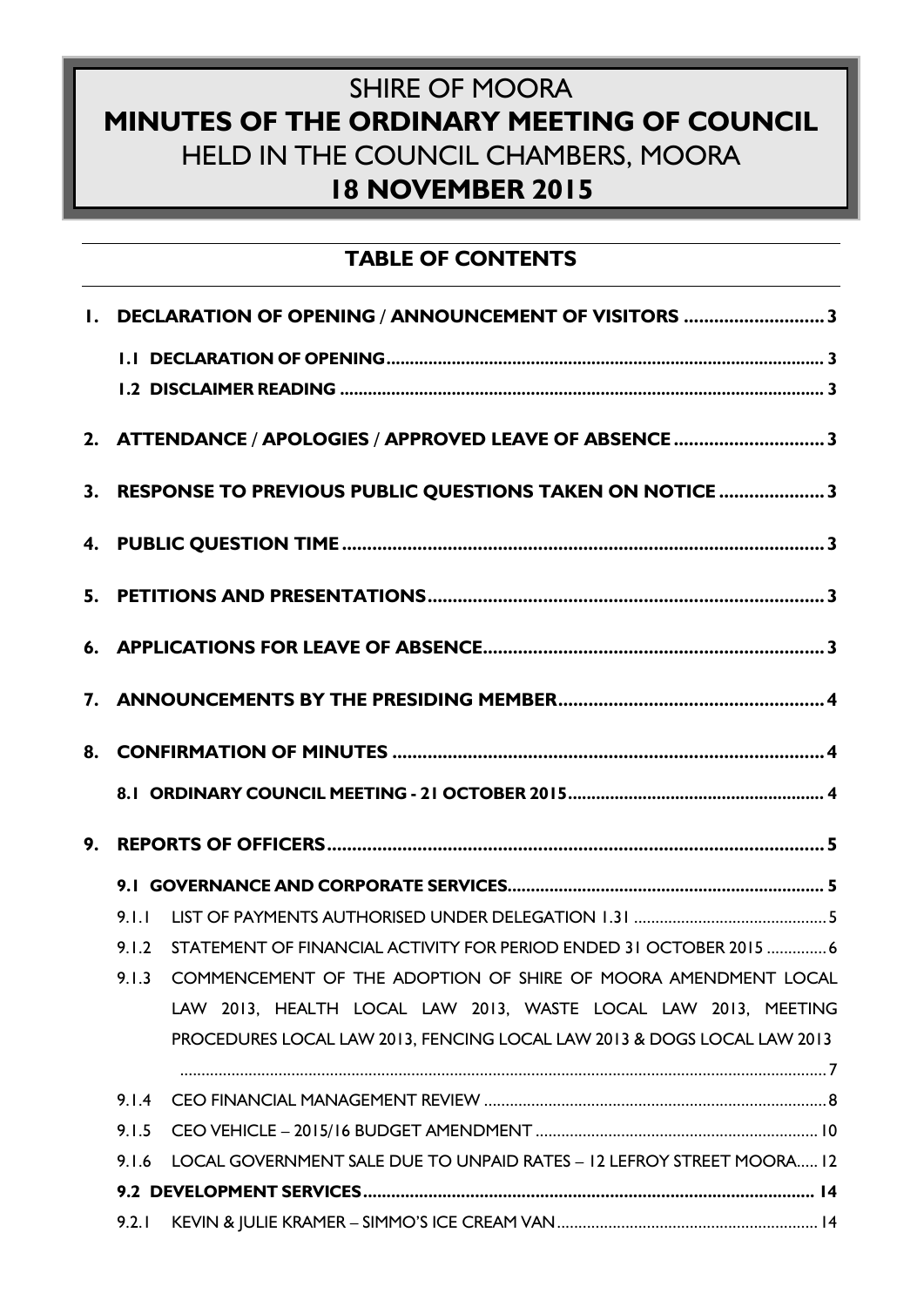| 9.3.1 |                                                                                                                                        |  |  |  |  |
|-------|----------------------------------------------------------------------------------------------------------------------------------------|--|--|--|--|
|       |                                                                                                                                        |  |  |  |  |
|       |                                                                                                                                        |  |  |  |  |
|       |                                                                                                                                        |  |  |  |  |
| 10.1  |                                                                                                                                        |  |  |  |  |
| 10.2  |                                                                                                                                        |  |  |  |  |
|       | 11. ELECTED MEMBER MOTIONS OF WHICH PREVIOUS NOTICE HAS BEEN GIVEN24<br>12. NEW BUSINESS OF AN URGENT NATURE INTRODUCED BY DECISION OF |  |  |  |  |
| 12.1  |                                                                                                                                        |  |  |  |  |
| 12.2  |                                                                                                                                        |  |  |  |  |
| 12.3  | DAMON BROWN - LOT 198 TOOTRA STREET NEW SHED WITH REDUCED SETBACK. 25                                                                  |  |  |  |  |
| 12.4  | TRANSFER OF FUNDS FROM CENTRAL MIDLANDS VOLUNTARY REGIONAL                                                                             |  |  |  |  |
|       | ORGANISATION OF COUNCILS(DALWALLINU-WONGAN HILLS-MOORA) TO                                                                             |  |  |  |  |
|       |                                                                                                                                        |  |  |  |  |
|       |                                                                                                                                        |  |  |  |  |

Separate Attachments

- *9.1.1 List of Payments Authorised Under Delegation 1.31*
- *9.1.2 Statement of Financial Activity for Period Ended 31 October 2015*
- *9.1.3 Attachment A – Draft Local Laws (to be circulated)*
- *9.1.4 Shire of Moora Financial Management Review November 2015*
- *9.1.5 Quote – Lewis Motors Moora*
- *9.3.1 Correspondence from PW Gardiner & Correspondence from Peter Nixon & Phil Manning*
- *10.1 Schedule of Meeting Dates for 2016*
- *10.2 Delegations Register*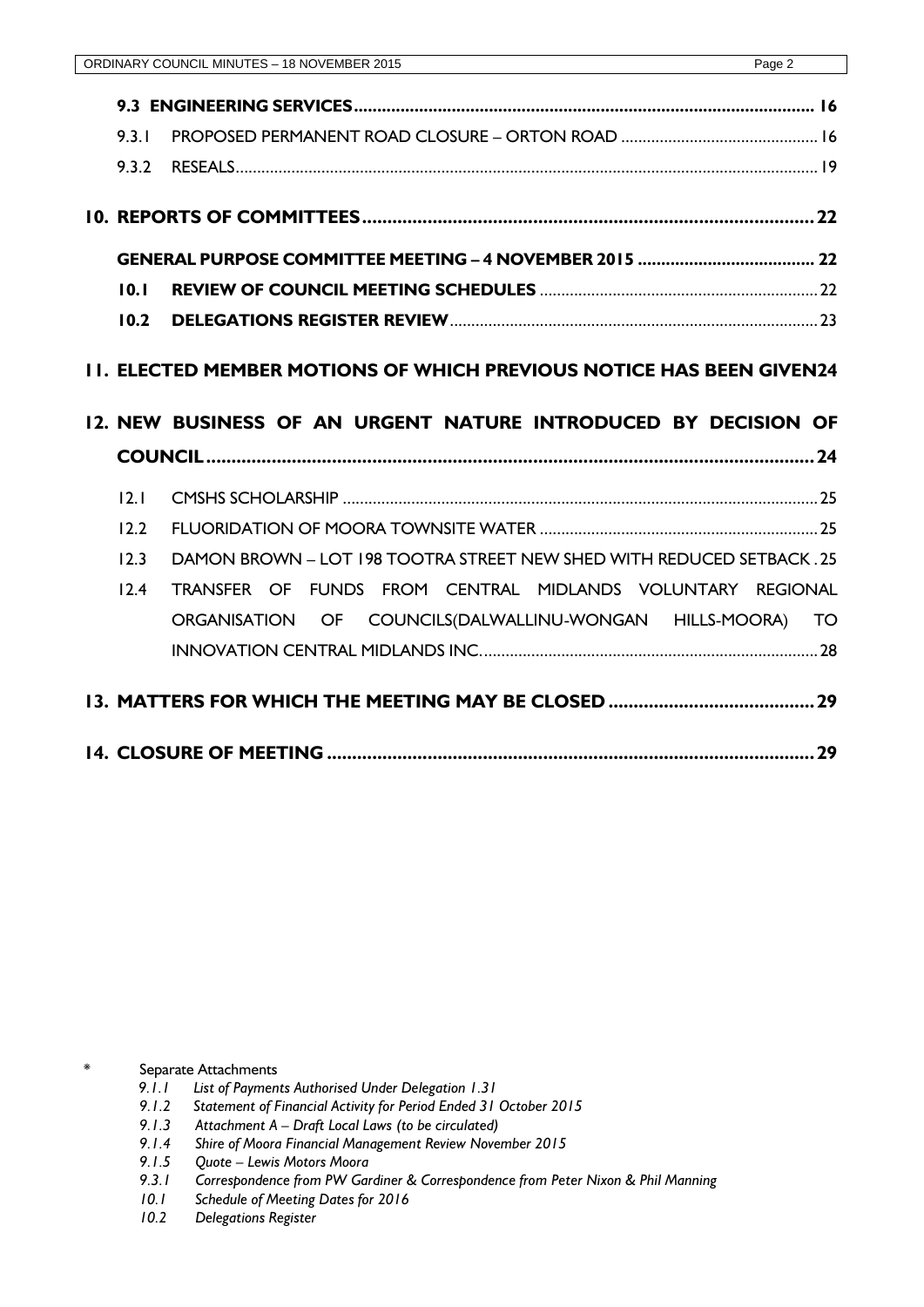# <span id="page-2-0"></span>**1. DECLARATION OF OPENING / ANNOUNCEMENT OF VISITORS**

## <span id="page-2-1"></span>**1.1 DECLARATION OF OPENING**

*The Shire President declared the meeting open at 5.40pm.* 

### <span id="page-2-2"></span>**1.2 DISCLAIMER READING**

*No responsibility whatsoever is implied or accepted by the Shire of Moora for any act, omission or statement or intimation occurring during this meeting.* 

*It is strongly advised that persons do not act on what is heard at this meeting and should only rely on written confirmation of Council's decision, which will be provided within fourteen (14) days of this meeting.*

## <span id="page-2-3"></span>**2. ATTENDANCE / APOLOGIES / APPROVED LEAVE OF ABSENCE**

| <b>ATTENDANCE</b>    |                |                                          |
|----------------------|----------------|------------------------------------------|
| <b>KM Seymour</b>    |                | Shire President / Presiding Member       |
| MR Pond              |                | <b>Deputy Shire President</b>            |
| <b>CE Gardiner</b>   |                | Councillor                               |
| <b>TG Humphry</b>    |                | Councillor                               |
| DV Clydesdale-Gebert |                | Councillor                               |
| <b>MR Holliday</b>   |                | Councillor                               |
| <b>PF Nixon</b>      |                | Councillor                               |
| El Hamilton          |                | Councillor                               |
| <b>LC</b> House      |                | Councillor                               |
| A Leeson             |                | <b>Chief Executive Officer</b>           |
| <b>DK Trevaskis</b>  | $\blacksquare$ | Deputy Chief Executive Officer           |
| JL Greay             | -              | <b>Manager Engineering Services</b>      |
| <b>PR Williams</b>   | -              | <b>Manager Development Services</b>      |
| <b>MM Murray</b>     |                | Executive Support Officer (minute taker) |

## <span id="page-2-4"></span>**3. RESPONSE TO PREVIOUS PUBLIC QUESTIONS TAKEN ON NOTICE**

Nil

# <span id="page-2-5"></span>**4. PUBLIC QUESTION TIME**

Nil

# <span id="page-2-6"></span>**5. PETITIONS AND PRESENTATIONS**

Nil

# <span id="page-2-7"></span>**6. APPLICATIONS FOR LEAVE OF ABSENCE**

Nil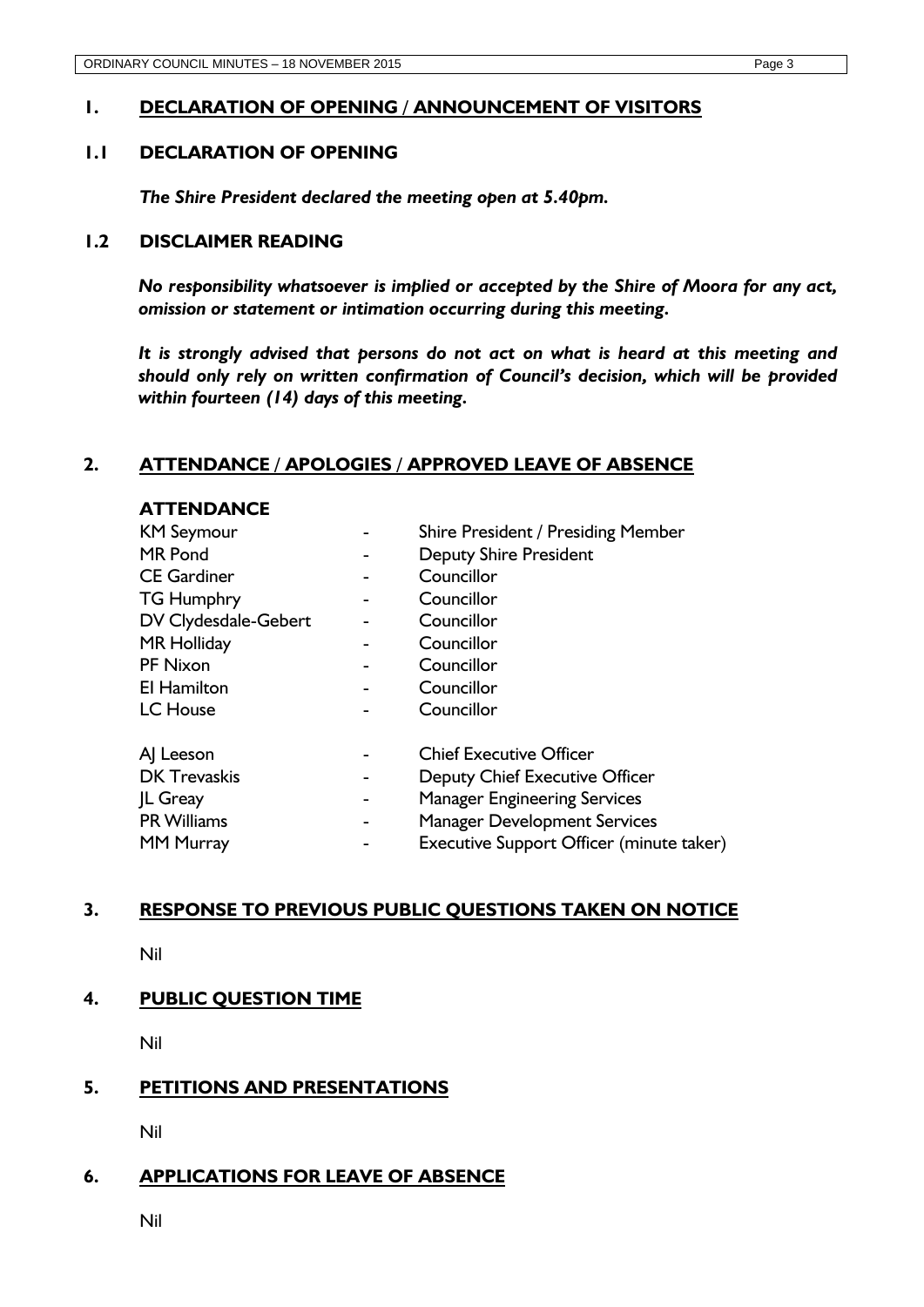### <span id="page-3-0"></span>**7. ANNOUNCEMENTS BY THE PRESIDING MEMBER**

Shire President

- 9/11 Wheatbelt North Moora Subgroup meeting, Moora
- 9/11 Childcare shade shelter official opening
- 17/11 Northern Valley News meeting, Moora

Cr Pond

- 22/10 St James Residential College award presentation & graduation
- 29/10 Candy's Bush Track official unveiling of interpretive signage
- 30/10 WALGA Training
- 5/11 Wildflower Country meeting, Three Springs
- 6/11 WALGA Training
- 10/11 Central Midlands Construction meeting, Wongan Hills
- 11/11 Remembrance Day ceremony, War Memorial
- 13/11 Chamber of Commerce sundowner
- 17/11 Northern Valley News meeting, Moora

### Cr House

11/11 Wheatbelt Development Assoc. Watheroo Pavilion extension meeting

Cr Clydesdale-Gebert

City of Perth - Open house program

17/11 WALGA Training

Cr Holliday

- 29/10 Candy's Bush Track official unveiling of interpretive signage
- 9/11 Childcare shade shelter official opening

Cr Hamilton

13/11 Chamber of Commerce sundowner

Cr Humphry

13/11 Chamber of Commerce sundowner

## <span id="page-3-1"></span>**8. CONFIRMATION OF MINUTES**

# <span id="page-3-2"></span>**8.1 ORDINARY COUNCIL MEETING - 21 OCTOBER 2015**

# **COUNCIL RESOLUTION**

*148/15Moved Cr Pond, seconded Cr Holliday that the Minutes of the Ordinary Meeting of Council held on 21 October 2015 be confirmed as a true and correct record of the meeting.*

**CARRIED 9/0**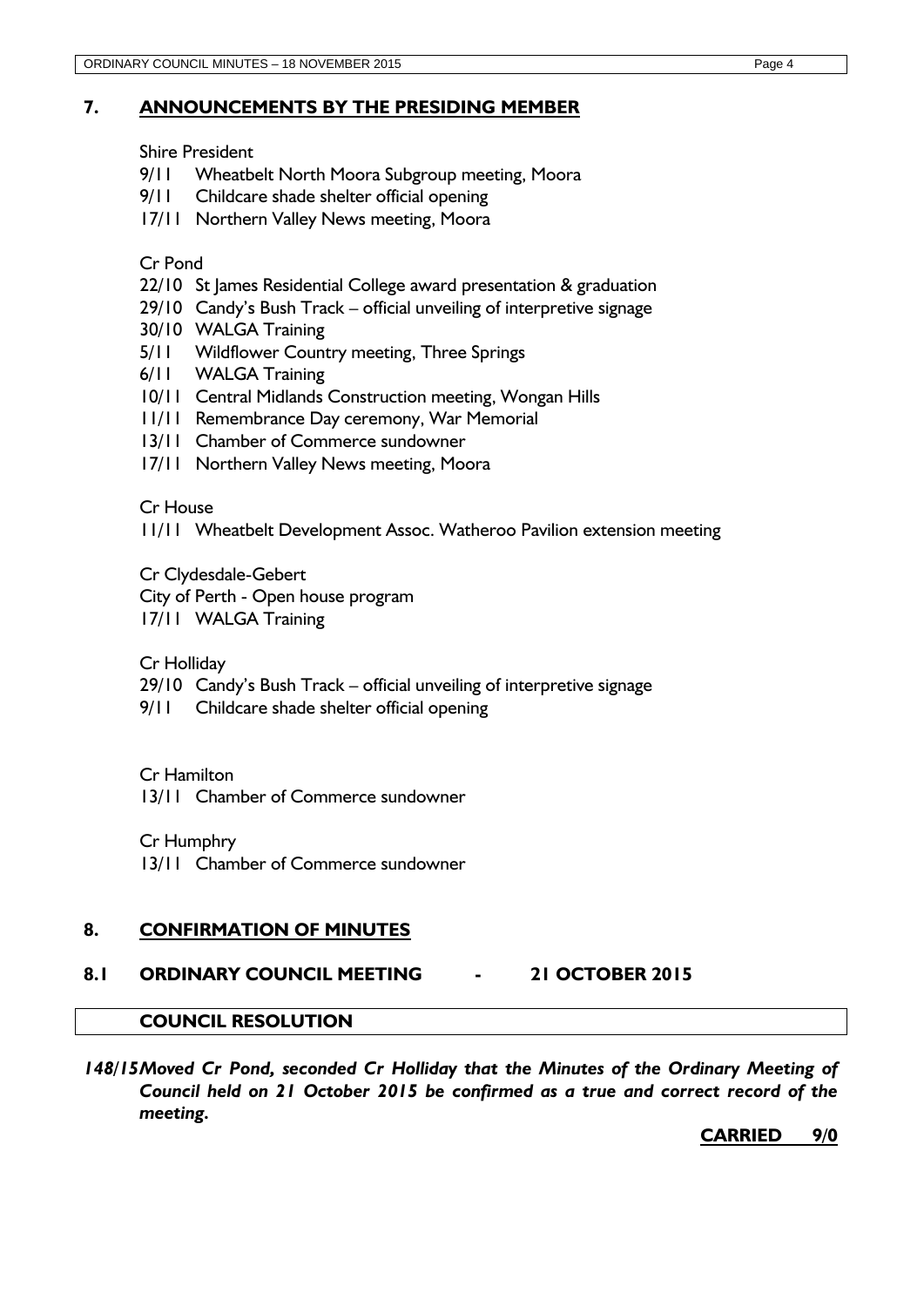### <span id="page-4-1"></span><span id="page-4-0"></span>**9.1 GOVERNANCE AND CORPORATE SERVICES**

#### <span id="page-4-2"></span>**9.1.1 LIST OF PAYMENTS AUTHORISED UNDER DELEGATION 1.31**

**REPORT DATE:** 3 November 2015 **OFFICER DISCLOSURE OF INTEREST:** Nil **AUTHOR:** David Trevaskis, Deputy Chief Executive Officer **SCHEDULE PREPARED BY:** Alida Fitzpatrick, Finance Creditors Officer **ATTACHMENTS:** Accounts Paid Under Delegated Authority

#### **PURPOSE OF REPORT**

Payments have been made under delegated authority and a listing of these payments is attached for Council to note and endorse.

#### **BACKGROUND**

At the December 2005 Ordinary Meeting of Council resolution 276/2005 delegated the authority of payments from Municipal and Trust Funds to the Chief Executive Officer.

### **COMMENT**

Accounts Paid under delegated authority are periodically presented to Council.

#### **POLICY REQUIREMENTS**

Delegation 1.31 – Payments from Municipal and Trust Funds.

#### **LEGISLATIVE REQUIREMENTS:**

Local Government Act 1995 - Section 6.10 Local Government (Financial Management) Regulations 1996 – Regulations 12 & 13.

#### **STRATEGIC IMPLICATIONS**

There are no known strategic implications associated with this proposal.

#### **SUSTAINABILITY IMPLICATIONS**

**Environment**

There are no known significant environmental implications associated with this proposal.

#### **Economic**

There are no known significant economic implications associated with this proposal.

#### **Social**

There are no known significant social implications associated with this proposal.

#### **FINANCIAL IMPLICATIONS**

Payments are in accordance with the adopted budget.

### **VOTING REQUIREMENTS**

Simple Majority Required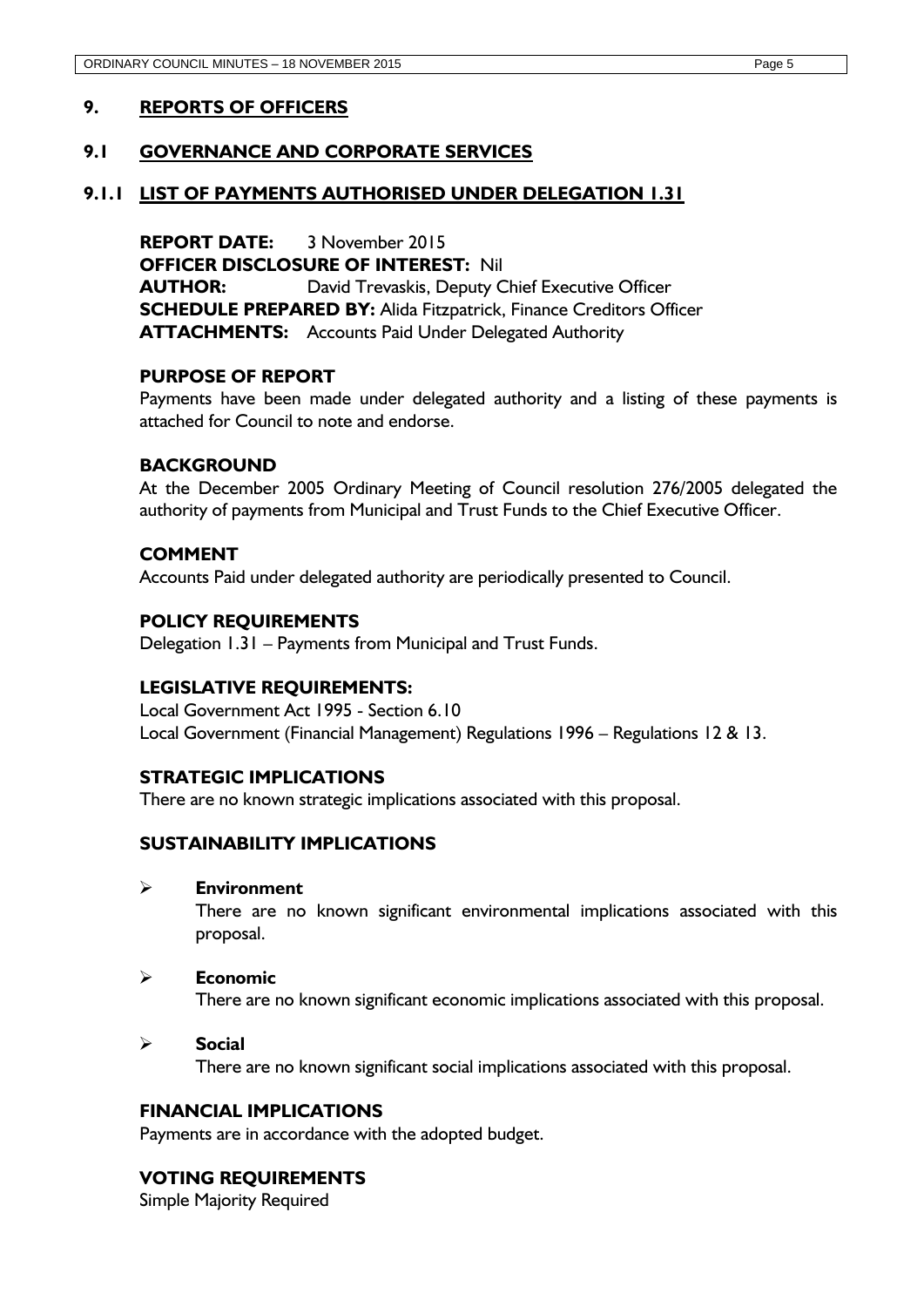# **COUNCIL RESOLUTION**

*149/15Moved Cr Humphry, seconded Cr Pond that Council notes and endorses the Payments from the Municipal and Trust Funds made under delegation 1.31*

| <b>Municipal Fund</b> | Cheques 62077 - 62088            | \$13,751.55  |  |
|-----------------------|----------------------------------|--------------|--|
|                       | EFT 14435 - 14603                | \$672,566.93 |  |
|                       | Credit Card 15/09/15 to 14/10/15 | \$2,320.78   |  |
|                       | Net Pays - PPE 06/10/15          | \$88,343.85  |  |
|                       | Net Pays - PPE 20/10/15          | \$88,174.64  |  |
| <b>Trust Fund</b>     | <b>Cheques 5119-5135</b>         | \$1,211.65   |  |
| Total                 |                                  | \$886,369.40 |  |

**CARRIED 9/0**

# <span id="page-5-0"></span>**9.1.2 STATEMENT OF FINANCIAL ACTIVITY FOR PERIOD ENDED 31 OCTOBER 2015**

**REPORT DATE:** 10 November 2015 **OFFICER DISCLOSURE OF INTEREST:** Nil **PREVIOUS MEETING REFERENCES:** Nil **AUTHOR:** David Trevaskis, Deputy Chief Executive Officer **ATTACHMENTS:** Statement of Financial Activity for the Period Ended 31 October 2015

### **PURPOSE OF REPORT:**

To note and receive the Statement of Financial Activity for the period ended 31 October 2015.

### **BACKGROUND:**

Council is provided with monthly financial reports to enable monitoring of revenues and expenditures against the adopted budget.

#### **COMMENT:**

The Statement of Financial Activity for the Period Ended is provided as a separate attachment in Program format.

#### **POLICY REQUIREMENTS:**

Nil

### **LEGISLATIVE REQUIREMENTS:**

Local Government Act 1995, Section 6.4 Local Government (Financial Management) Regulations 1996, Clause 34

### **STRATEGIC IMPLICATIONS:**

Monitoring of actual revenues and expenditures against the adopted budget assists Council in being informed as to the financial health of the organisation.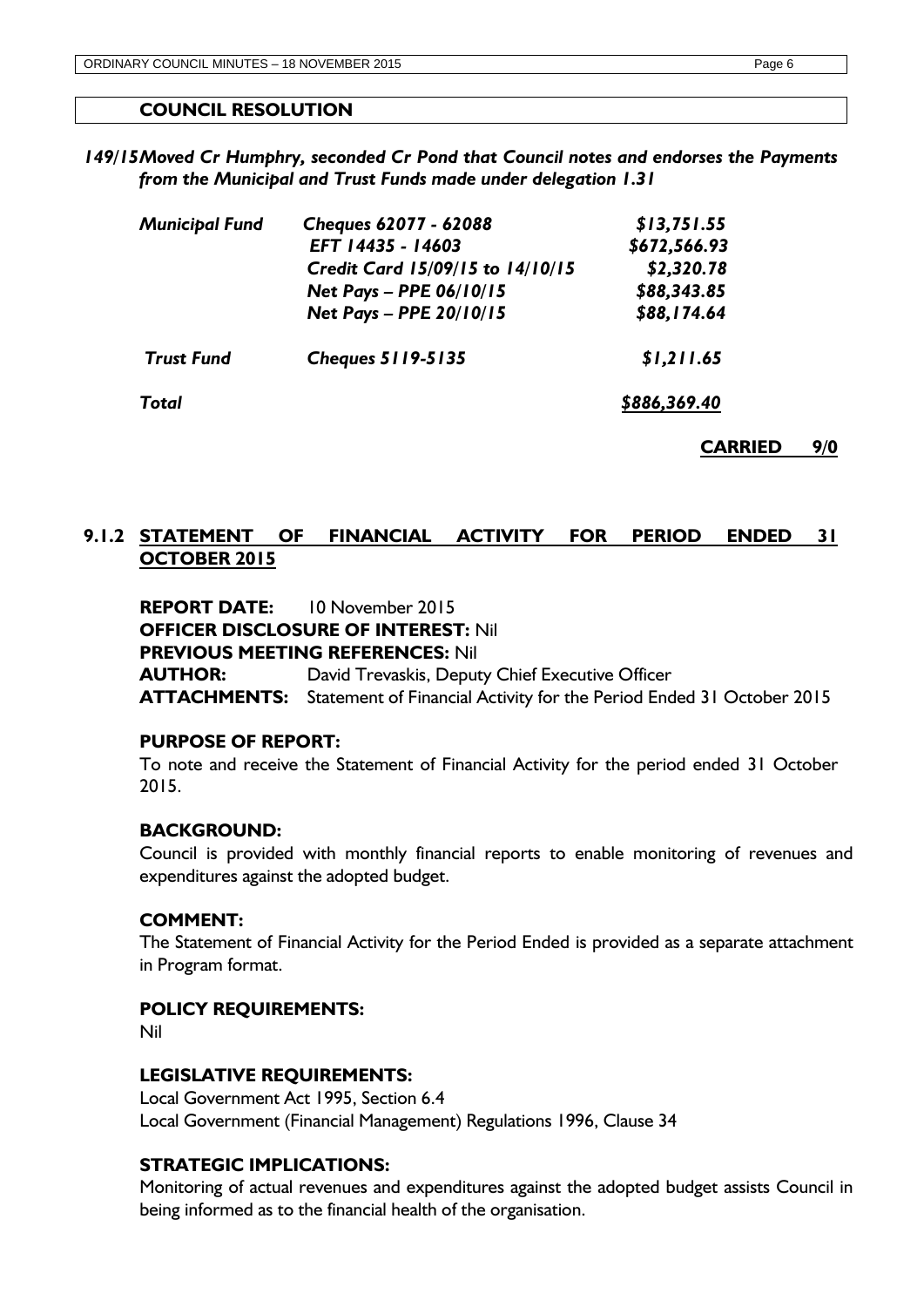### **SUSTAINABILITY IMPLICATIONS:**

#### **Environment**

There are no known significant environmental implications associated with this proposal.

### **Economic**

There are no known significant economic implications associated with this proposal.

### **Social**

There are no known significant social implications associated with this proposal.

### **FINANCIAL IMPLICATIONS:**

Year to date income and expenditure is provided by program to enable comparison to 2015/16 adopted budget.

### **VOTING REQUIREMENTS**

Simple Majority Required

### **COUNCIL RESOLUTION**

*150/15Moved Cr Pond, seconded Cr Holliday that Council notes and receives the Statement of Financial Activity for the period ended 31 October 2015, noting the omission of page 6. Statement of Financial Activity.*

**CARRIED 9/0**

# <span id="page-6-0"></span>**9.1.3 COMMENCEMENT OF THE ADOPTION OF SHIRE OF MOORA AMENDMENT LOCAL LAW 2013, HEALTH LOCAL LAW 2013, WASTE LOCAL LAW 2013, MEETING PROCEDURES LOCAL LAW 2013, FENCING LOCAL LAW 2013 & DOGS LOCAL LAW 2013**

Item withdrawn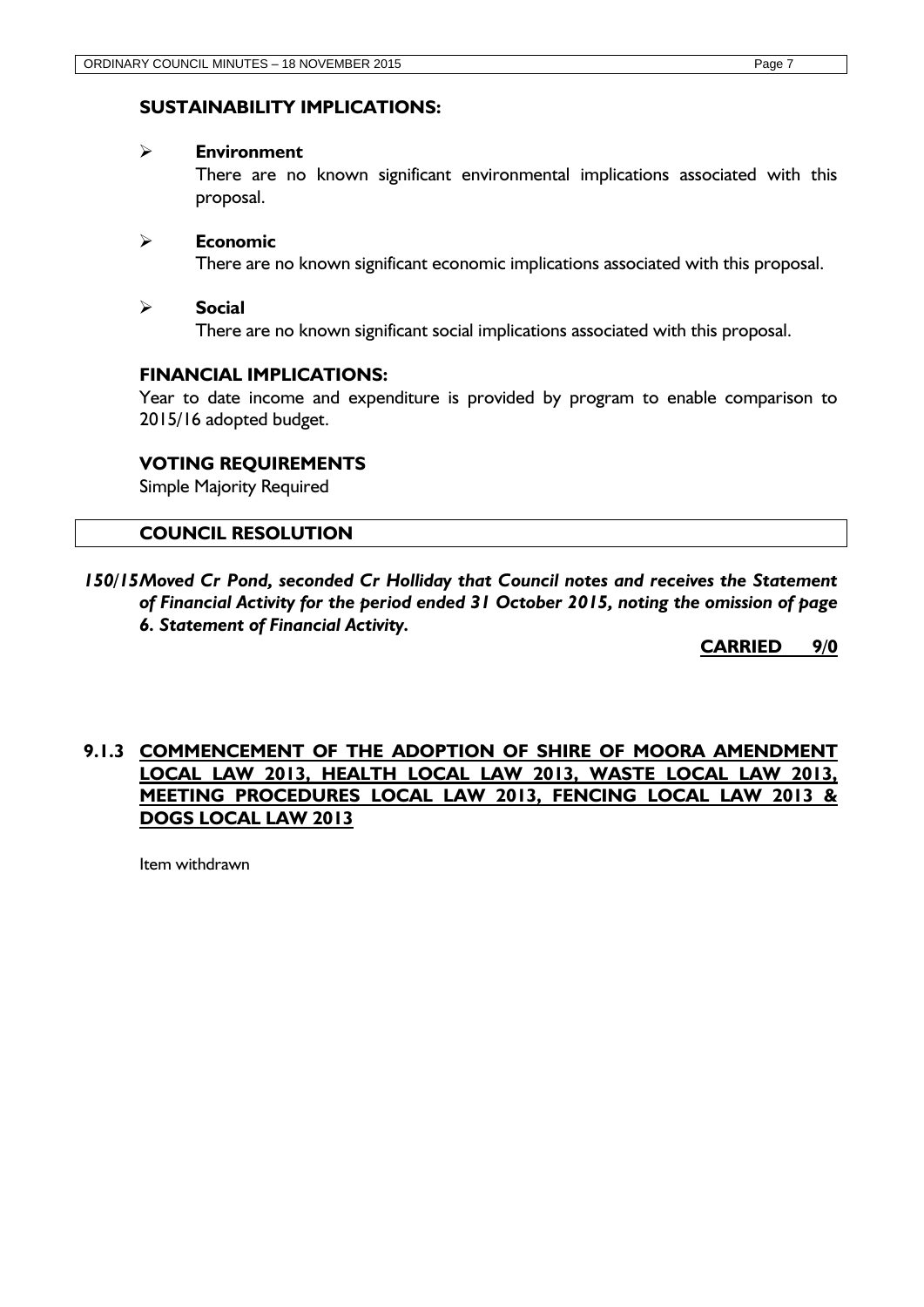### <span id="page-7-0"></span>**9.1.4 CEO FINANCIAL MANAGEMENT REVIEW**

**REPORT DATE:** 10 November 2015 **APPLICANTS/PROPONENT:** Alan Leeson, Chief Executive Officer **OFFICER DISCLOSURE OF INTEREST:** Nil **PREVIOUS MEETING REFERENCES:** Nil **AUTHOR:** David Trevaskis, Deputy Chief Executive Officer **ATTACHMENTS:** Shire of Moora Financial Management Review November 2015

### **PURPOSE OF REPORT:**

To report to Council the results of the CEO's financial management review November 2015.

## **BACKGROUND:**

Regulation 5(2)(C) of the Local Government (Financial Management) Regulation 1996 requires that the Chief Executive Officer is to undertake reviews of the appropriateness and effectiveness of the financial management systems and procedures of the local government regularly (and not less that once in every four financial years) and report to the local government the results of those reviews.

Regulation 5(1) of the Local Government (Financial Management) Regulations 1996 requires that the Chief Executive Officer establish efficient systems and procedures:

- (a) For the proper collection of money owing to the local government;
- (b) For the safe custody and security of all money collected or held by the local government;
- (c) For the proper maintenance and security of the financial records of the local government (whether maintained in written form of by electronic or other means or process);
- (d) To ensure proper accounting for municipal or trust:
	- (I) Income received or receivable;
	- (II) Expenses paid or payable; and
	- (III) Assets and liabilities;
- (e) To ensure proper authorisation for the incurring of liabilities and the making of payments;
- (f) For the maintenance of payroll, stock control and costing records; and
- (g) To assist in the preparation of budgets, accounts and reports required by the Act or these regulations.

### **COMMENT:**

During October 2015 a detailed review of the Shire's financial management systems and procedures was carried out including examination of a number of financial transactions, records, registers, policies and month end reconciliations. The findings and recommendations resulting from this review are included in the attached Shire of Moora Financial Management Review November 2015.

It is the author's opinion that the overall effectiveness of the financial management systems and procedures in place are appropriate and adequate for the scope of the Shire of Moora's activities.

### **POLICY REQUIREMENTS:**

Nil

## **LEGISLATIVE REQUIREMENTS:**

Local Government (Financial Management) Regulations 1996 s 5(2)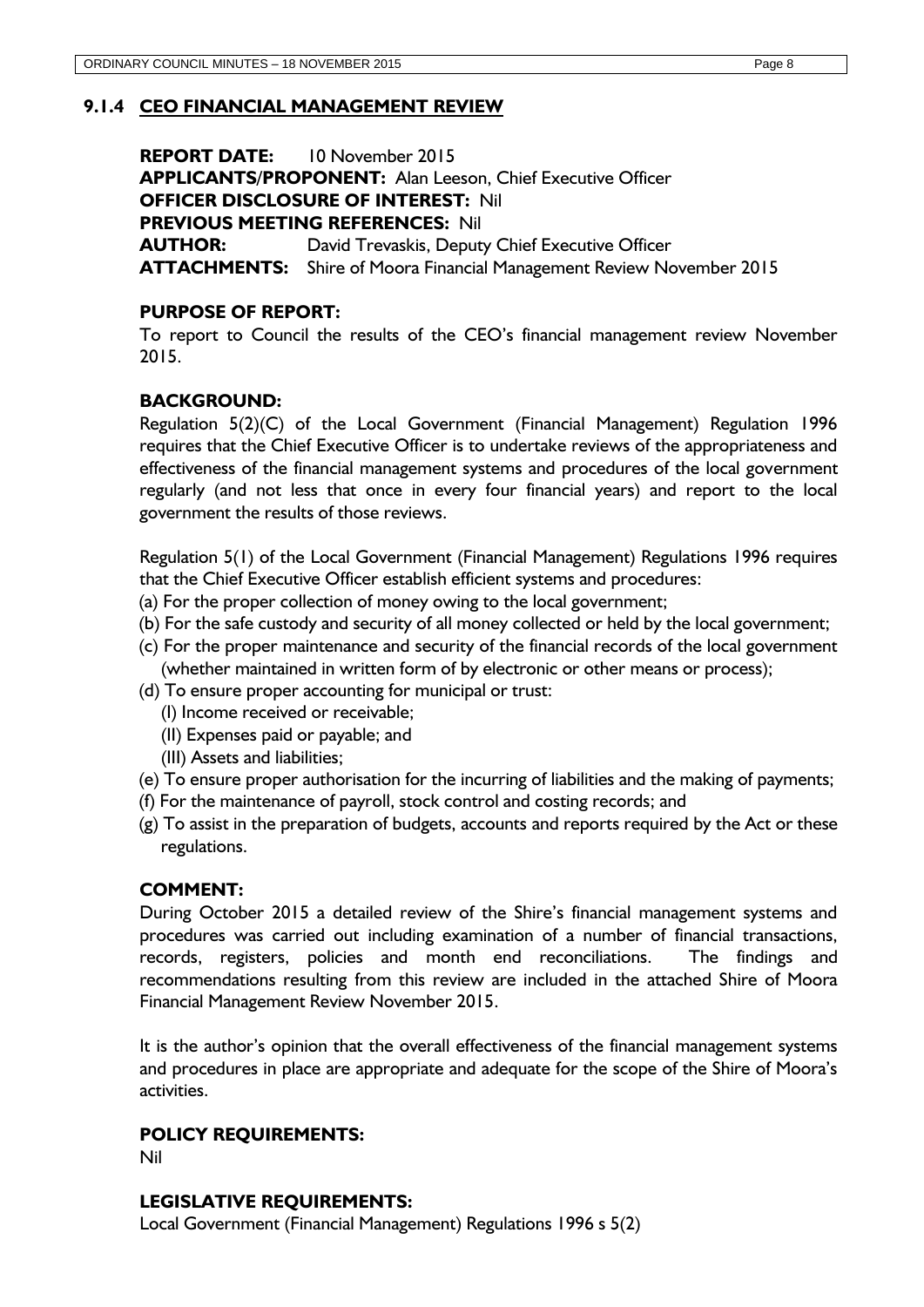# **STRATEGIC IMPLICATIONS:**

Nil

### **SUSTAINABILITY IMPLICATIONS:**

#### **Environment**

There are no known significant environmental implications associated with this proposal.

#### **Economic**

There are no known significant economic implications associated with this proposal.

#### **Social**

There are no known significant social implications associated with this proposal.

### **FINANCIAL IMPLICATIONS:**

There are no financial implications to Council in relation to this item.

### **VOTING REQUIREMENTS**

Simple Majority Required

### **COUNCIL RESOLUTION**

*151/15Moved Cr Holliday, seconded Cr Humphry that Council accept the attached Shire of Moora Financial Management Review November 2015, to be utilised by the CEO to manage his obligations in relation to his financial management duties in accordance with Local Government (Financial Management) Regulation 1996 s 5(2).* 

**CARRIED 9/0**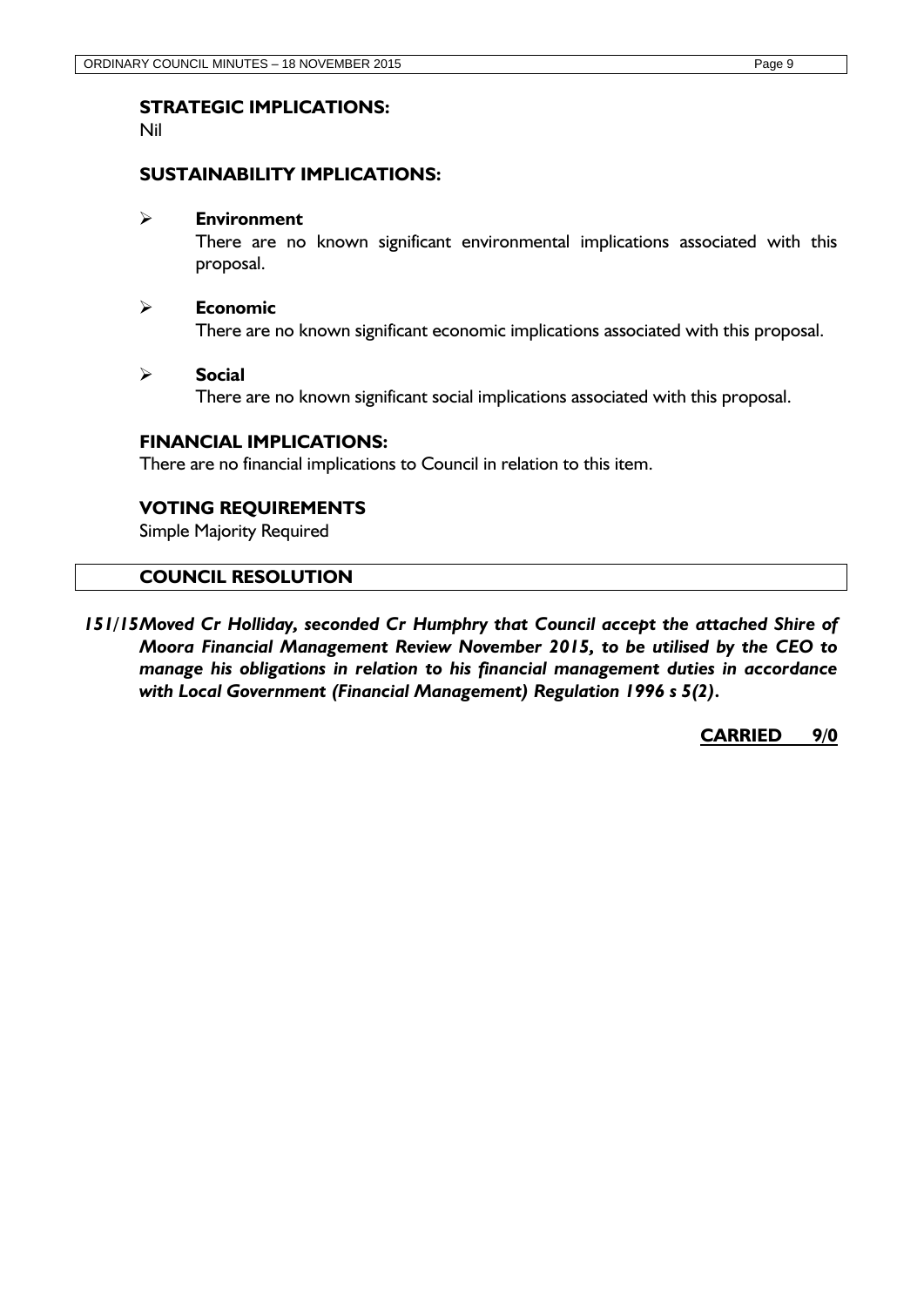# <span id="page-9-0"></span>**9.1.5 CEO VEHICLE – 2015/16 BUDGET AMENDMENT**

At 5.54pm the Chief Executive Officer declared a financial interest as the item relates to his salary package and left the meeting.

At 5.55pm all remaining staff left the meeting.

**REPORT DATE:** 11 November2015 **APPLICANT/PROPONENT:** Chief Executive Officer, Alan Leeson **OFFICER DISCLOSURE OF INTEREST:** Chief Executive Officer (Financial) **PREVIOUS MEETING REFERENCES:** 16/9/15 (136/15) **AUTHOR:** David Trevaskis, Deputy Chief Executive Officer **ATTACHMENTS:** Quote – Lewis Motors Moora

# **PURPOSE OF REPORT**:

Council to consider a 2015/16 budget amendment to include change-over of CEO vehicle as per council resolution 136/15 "CEO Performance Review".

# **BACKGROUND:**

At Councils 16<sup>th</sup> September 2015 meeting is was resolved;

136/15 Moved Cr McLagan, seconded Cr Pond that;

- 1. Council congratulates the CEO for achieving an excellent outcome in the 2015 Performance review.
- 2. Council accepts the 2015 Review Survey Document as a true reflection of the Council's view of the CEO's performance for the period under review.
- 3. Council authorises the CEO to upgrade his CEO Motor Vehicle to a Series 200 Toyota Landcruiser when the vehicle is next changed over noting that the remuneration package is within the parameters of Band 3 of the Salaries and Allowances Tribunal Determination 17 June 2015 set by the Salaries and Allowances Tribunal Total Reward Package Range (\$154,045 - \$252,917) with an increase in the annual package value of the vehicle of \$7,805 per annum increasing the annual motor vehicle value to \$26,555 and the overall remuneration package to \$226,055
- 4. Council and the CEO adopt the KPIs for the 2015/2016 financial year as detailed to Council in the report prepared by FitzGerald Strategies.
- 5. That the parameters of the Remuneration Package (excluding annual Consumer Price indexation of Salary) be set as negotiated (Performance Review 2015) until the performance review of July/August 2017.

# **COMMENT:**

As per Local Government Act 1995 and associated regulations…

## **6.8. Expenditure from municipal fund not included in annual budget**

- (1) A local government is not to incur expenditure from its municipal fund for an additional purpose except where the expenditure —
	- (a) is incurred in a financial year before the adoption of the annual budget by the local government; or
	- (b) *is authorised in advance by resolution\*;* or
	- (c) is authorised in advance by the mayor or president in an emergency.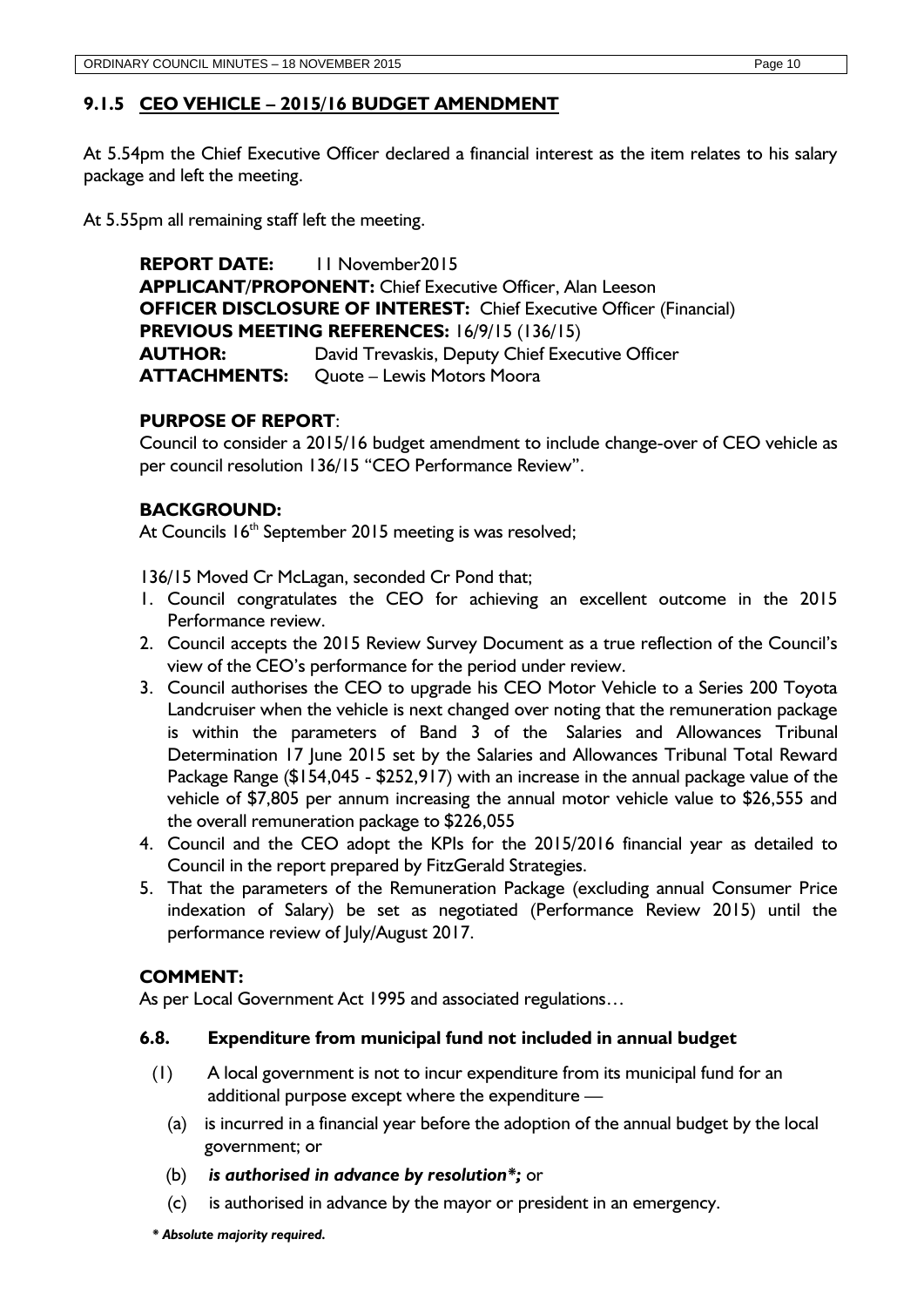### **POLICY REQUIREMENTS:**

Nil

### **LEGISLATIVE REQUIREMENTS:**

Local Government Act 1995 6.8

# **STRATEGIC IMPLICATIONS:**

Nil

### **SUSTAINABILITY IMPLICATIONS:**

#### **Environment**

There are no known significant environmental implications associated with this proposal.

#### **Economic**

As per attached quote, an unbudgeted amount of \$32,280 (GST excl) will be expensed from the Shire's municipal funds during the 2015-16 financial year.

#### **Social**

There are no known social implications associated with this proposal.

### **FINANCIAL IMPLICATIONS:**

Amending the 2015-16 budget to increase the Shire's 2015-16 plant and equipment capital expense figure will reduce the estimated operating surplus at 30 June 2016 to \$7,321.

### **VOTING REQUIREMENTS:**

Absolute Majority Required

#### **COUNCIL RESOLUTION**

*152/15Moved Cr Humphry, seconded Cr Holliday that Council amend its 2015/2016 municipal budget to include the acquisition of a new Toyota Landcruiser 200 Series, estimated changeover cost not exceeding \$32,280 plus GST, in accordance with the quote provided by Moora Toyota.*

### **CARRIED BY ABSOLUTE MAJORITY 9/0**

At 6.00pm the Chief Executive Officer and staff rejoined the meeting.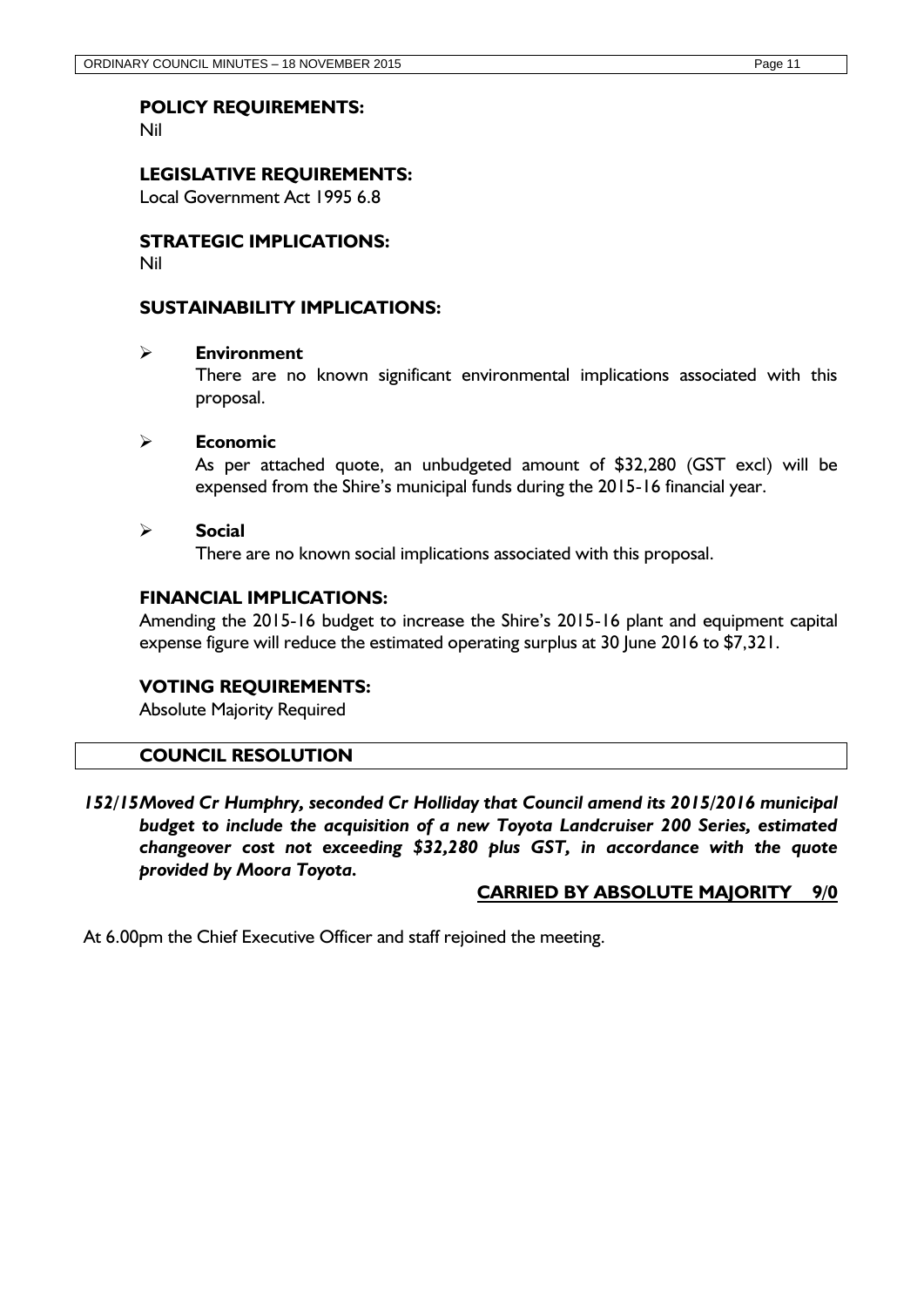# <span id="page-11-0"></span>**9.1.6 LOCAL GOVERNMENT SALE DUE TO UNPAID RATES – 12 LEFROY STREET MOORA**

**FILE REFERENCE:** PA/373 **REPORT DATE:** 12 November 2015 **APPLICANT/PROPONENT:** Shire of Moora **OFFICER DISCLOSURE OF INTEREST:** Nil **PREVIOUS MEETING REFERENCES:** Nil **AUTHOR:** David Trevaskis, Deputy Chief Executive Officer **ATTACHMENTS:** Nil

## **PURPOSE OF REPORT:**

To exercise Councils power of sale to recover outstanding rates due on the property 12 Lefroy Street, Moora.

### **BACKGROUND:**

- 1. Liam Gerald Clampett ("Owner") is the registered proprietor of 12 Lefroy Street, Moora and currently owes the Shire the sum of \$14,967.25 being unpaid rates, service charges, interest and legal costs.
- 2. The sum of \$2,301.03 has been outstanding for over 3 years.
- 3. The Shire of Moora commenced proceedings against the Owner in the Magistrates Court of Western Australia on 24 October 2012 for the sum of \$6,007.21 and default judgement was entered by the Court on 2 January 2013 for the sum of \$6,337.14 ("**Judgement Debt**").
- 4. The Shire has made the following attempts at enforcing the judgement debt under the *Civil Proceedings Act 2004 (WA):*
	- (a) Means Inquiry Summons issued 15 February 2013;
	- (b) further Means Inquiry Summons issued 28 March 2013;
	- (c) further Means Inquiry Summons issued 10 May 2013; and
	- (d) Property (Seizure and Sale) Order from 8 July 2013 which was extended and continued until around March 2015.
- 5. On 14 April 2014, the Owner paid the sum of \$4,000.00 but has failed to pay the balance of the Judgement Debt or any further rates and service charges.

### **POLICY REQUIREMENTS:**

Nil

### **LEGISLATIVE REQUIREMENTS:**

Section 6.68(2)(b) of the Local Government Act 1995 (WA)

### **STRATEGIC IMPLICATIONS:**

There are no known strategic implications associated with this proposal.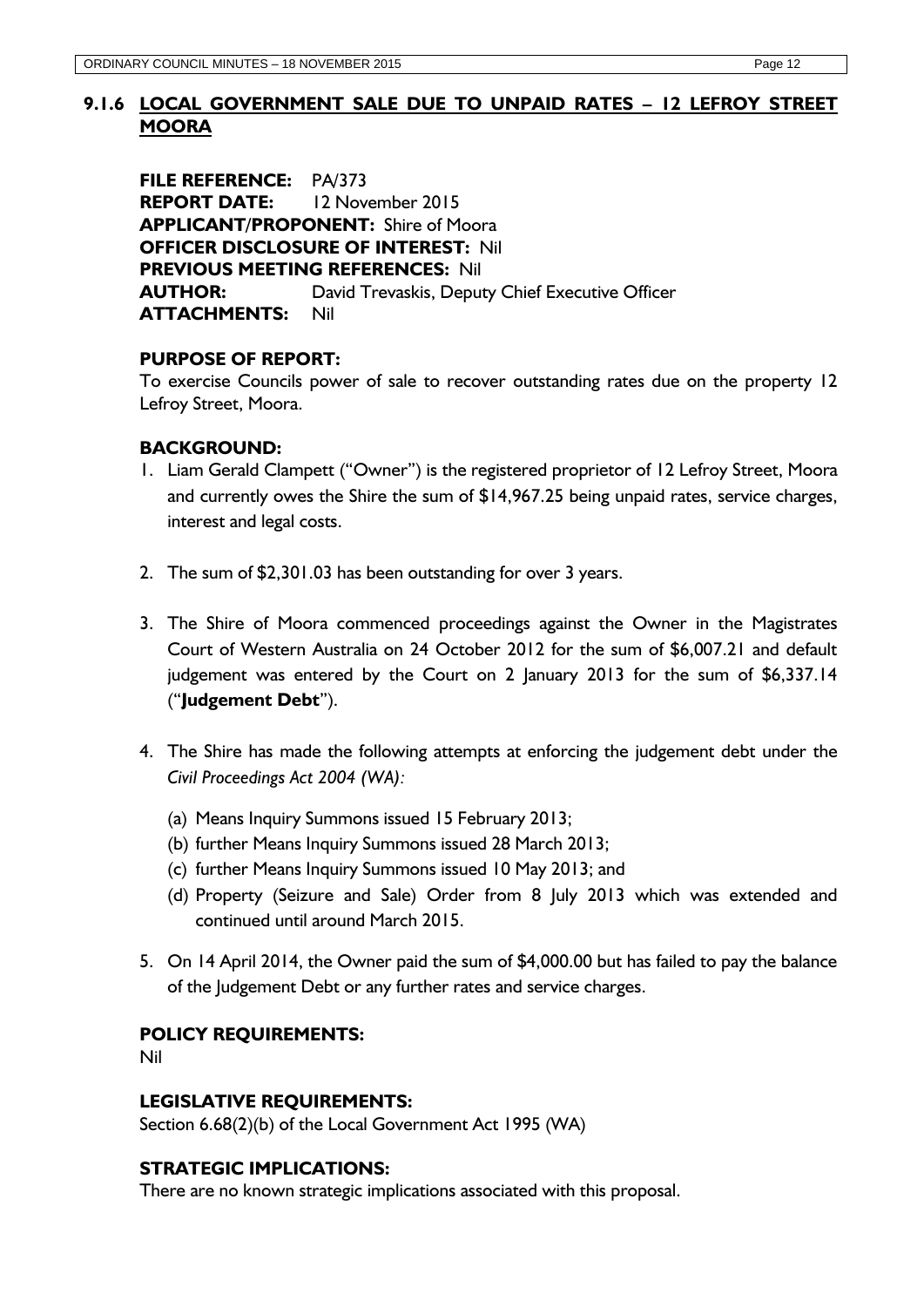### **SUSTAINABILITY IMPLICATIONS:**

#### **Environment**

There are no known significant environmental implications associated with this proposal.

### **Economic**

There are no known significant economic implications associated with this proposal.

### **Social**

There are no known significant social implications associated with this proposal.

### **FINANCIAL IMPLICATIONS:**

Recovery of unpaid rates and charges. Associated legal costs can be recovered from the proceeds of sale of the property.

### **VOTING REQUIREMENTS**

Simple Majority Required

### **COUNCIL RESOLUTION**

*153/15Moved Cr Holliday, seconded Cr Humphry that to section 6.68(2)(b) of the Local Government Act 1995 (WA) Council resolves to exercise its power of sale under Part 6 Subdivision 6 of the Local Government Act 1995 (WA) over 12 Lefroy Street, Moora, noting that the Shire of Moora has attempted to recover the outstanding money by commencing proceedings in the Magistrates Court of WA under section 6.56 of the Local Government Act 1995 (WA).*

**CARRIED 9/0**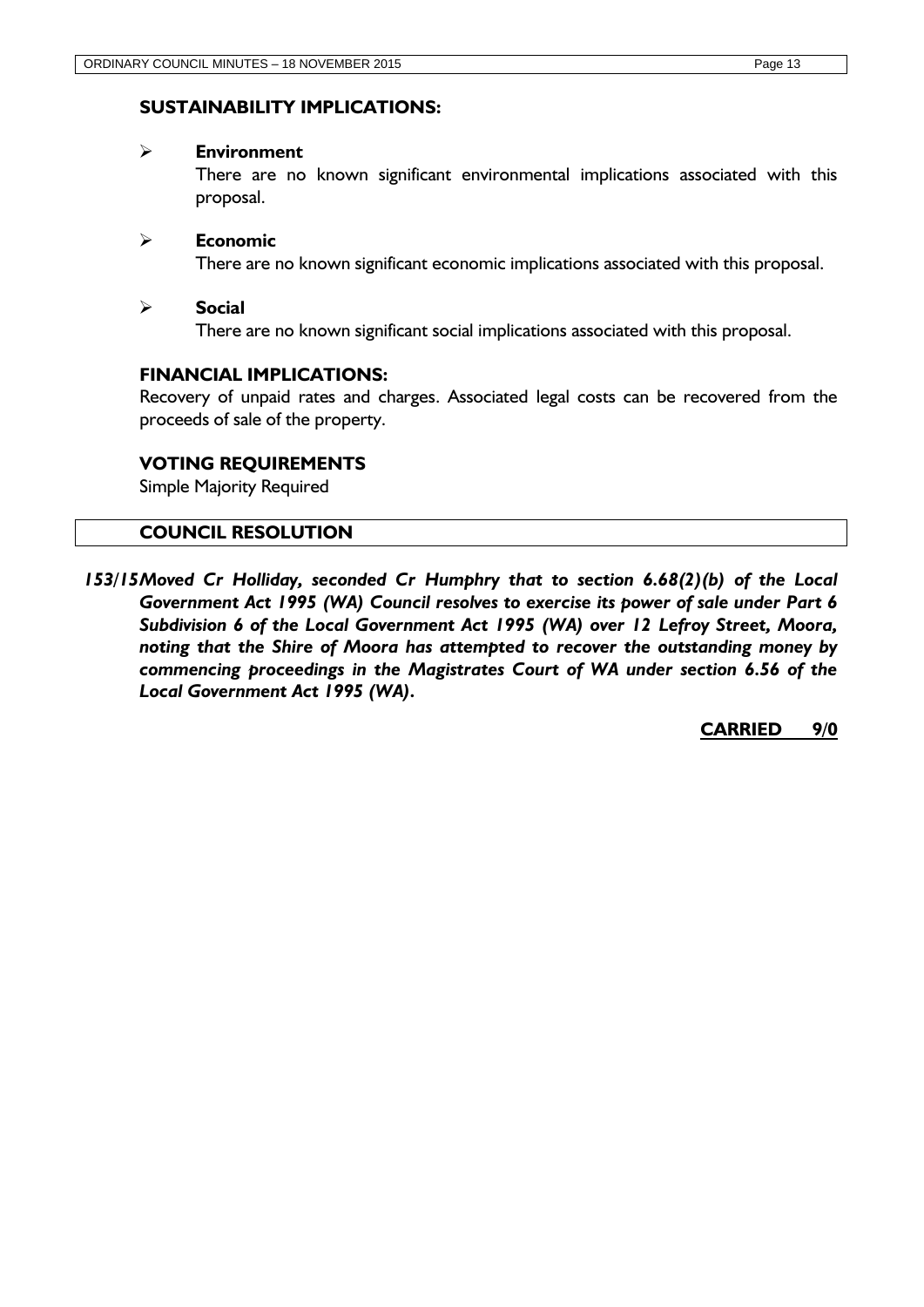### <span id="page-13-1"></span><span id="page-13-0"></span>**9.2 DEVELOPMENT SERVICES**

#### **9.2.1 KEVIN & JULIE KRAMER – SIMMO'S ICE CREAM VAN**

**FILE REFERENCE:** H/HEG1 **REPORT DATE:** 10 November 2015 **APPLICANT/PROPONENT:** Kevin & Julie Kramer **OFFICER DISCLOSURE OF INTEREST:** Nil **PREVIOUS MEETING REFERENCES:** Nil **AUTHOR:** Peter Williams, Manager Development Services **ATTACHMENTS:** Nil

#### **PURPOSE OF REPORT:**

An application has been received from Mr Kevin and Mrs Julie Kramer (Proponents) seeking Council approval to operate an ice cream van (Simmo's Ice Cream) in the Shire of Moora at various locations mainly in the Town centre.

#### **BACKGROUND:**

The Shire of Moora currently has no "Activities in Thoroughfares and Public Places and Trading Local laws", these Local Laws are in the process of being developed by Councils Local Law Consultant Mr Phillip Swain.

It has recently been identified that the Shire of Moora has a bylaw that is still in force Stalls and Hawkers 1960 – 1981 which is being used in this instance as guidance and can be used for other traders.

It is a requirement that Prospective traders make application to Council requesting permission to trade in the Shire of Moora. The application is to contain the area where these traders wish to operate, the times of trading of their operation and what wares they wish to sell. Council will determine whether there is a potential conflict and whether fixed retail traders in the Moora Town Centre will be disadvantaged. Council is to determine the appropriate fee to charge for these traders.

Mr Kramer lodged an application with the Shire back in September and the Chief Executive Officer subsequently requested that the proponent undertake a trial 5 week period of trading. This was after a letter was written to all retail traders who sold ice-cream asking if they had any objections to Mr Kramer trading at the following locations:

- Swimming Pool Car Park
- Carpark across from the Bakery in Padbury Street
- Car Park across from the Shire Office
- Gardiner Street Bus Car Park

One objection was received from the Bakery and the conditions imposed on Mr Kramer reflected that Mr Kramer could only operate from the Car park opposite on weekends when the bakery was not open.

Mr and Mrs Kramer were sent a letter granting them a 5 week trial to operate in the above mentioned areas subject to no objections being received by the Shire.

The 5 week period has passed and no objections have been received by the Shire at the conclusion of the trial period.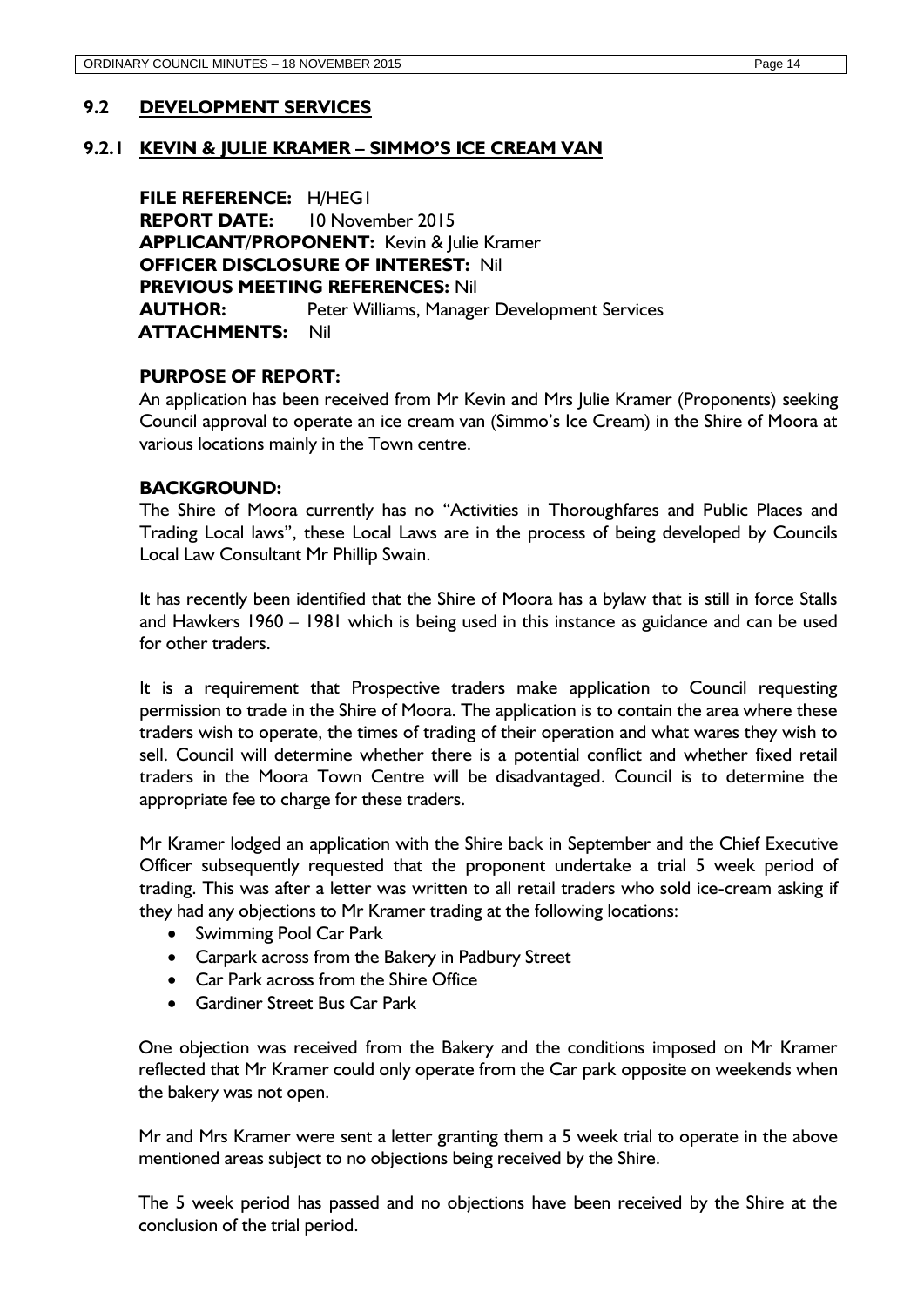### **COMMENT:**

Nil

### **POLICY REQUIREMENTS:**

No known policy requirements related to this item.

### **LEGISLATIVE REQUIREMENTS:**

Stalls and Hawkers 1960 – 1981By Laws

### **STRATEGIC IMPLICATIONS:**

There are no known strategic implications associated with this proposal.

### **SUSTAINABILITY IMPLICATIONS:**

#### **Environment**

There are no known significant environmental implications associated with this proposal.

#### **Economic**

There are no known significant economic implications associated with this proposal.

### **Social**

There are no known significant social implications associated with this proposal.

### **FINANCIAL IMPLICATIONS:**

Trading in Thoroughfares annual Registration fee is \$1,050.00

### **VOTING REQUIREMENTS**

Simple Majority Required

### **COUNCIL RESOLUTION**

- *154/15Moved Cr Pond, seconded Cr Holliday that Council approve Mr and Mrs Kramer to operate "Simmo's Ice-cream Van" subject to the following conditions:*
	- *Ongoing compliance with Food Act 2008, Food Regulations 2009, Food Safety Standards;*
	- *Annual inspection of van by Shire Environmental Health Officer*
	- *Payment of annual registration/renewal fee of \$1,050.00*
	- *Operate Simmo's Ice cream van up to 10 days a month at the following locations:*
		- o *Swimming Pool Car Park*
		- o *Car Park across from the bakery in Padbury Street, Moora only on weekends and not when the Bakery is open*
		- o *Car Park across the road from Shire Office in Padbury Street*
		- o *Gardiner Street Bus car park*

**CARRIED 9/0**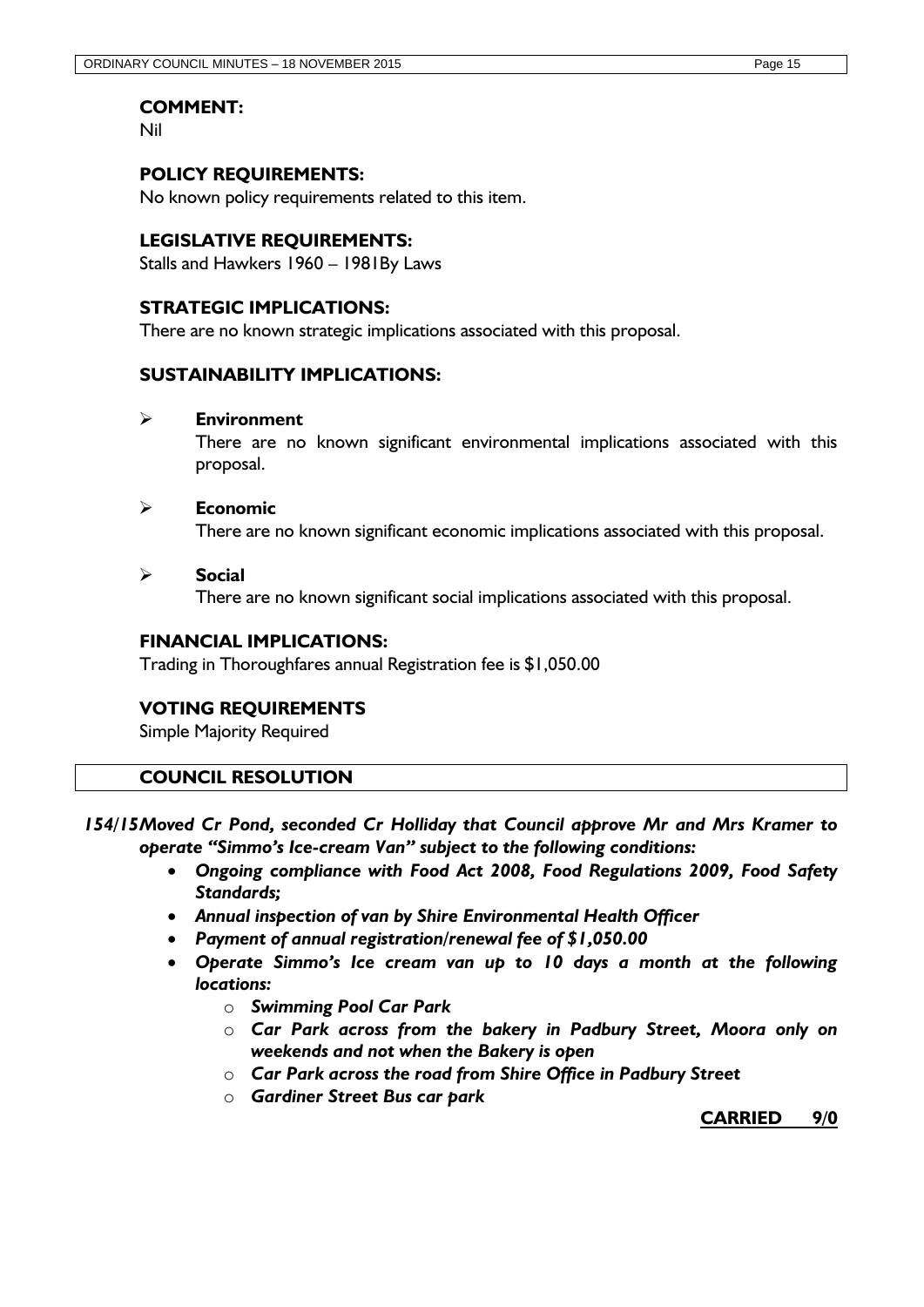### <span id="page-15-0"></span>**9.3 ENGINEERING SERVICES**

### <span id="page-15-1"></span>**9.3.1 PROPOSED PERMANENT ROAD CLOSURE – ORTON ROAD**

At 6.10pm Cr Nixon declared a financial interest as he is the adjacent land owner seeking closure of the road and left the meeting.

Cr Gardiner declared an impartiality interest as he is related to the farmer who wishes to use "the road".

**FILE REFERENCE:** S/ROC1 **REPORT DATE:** 9 November 2015 **APPLICANT/PROPONENT:** Shire of Moora **OFFICER DISCLOSURE OF INTEREST:** Nil **PREVIOUS MEETING REFERENCES:** Nil **AUTHOR:** Alan Leeson, Chief Executive Officer **ATTACHMENTS:** Correspondence from PW Gardiner Correspondence from Peter Nixon & Phil Manning Photo's of (part of) unmade Orton Road

#### **PURPOSE OF REPORT:**

Council to consider the permanent closure of Orton Road – Part of (refer to map)

### **BACKGROUND:**

Council received a letter from Mr Philip Gardiner on the 6 October 2015 expressing concern regarding access to Orton Road which is a gazetted but unmade road which runs between the Moora Miling Road and the Midlands Road (between Walebing and Moora).

Mr Gardiner has expressed an interest to move stock from his farm "Edale" on Cattady Road, Moora to a property to the east of Koojan. The road is not constructed and is situated in between farmlands owned by Jetlight Holdings and PM Manning Nominees and Manning and Sons. There is also one parcel on the south east corner of Orton Road where it intersects with the Midlands Road owned by the Glasfurd family.

#### **COMMENT:**

The author has sought comment and feedback from Nixon's and Manning's and is of the view that the most reasonable way forward given the "road" is not constructed, and has been fenced off in sections albeit without authorisation as part of the farming operations, is to permanently close Orton Road and have subject land merged with adjacent farming land.

The historic use around Orton Road has been very infrequent of any use as a public thoroughfare. There are a number of un-made public gazetted roads across the State and it is rare to have an issue of this nature forthcoming, whereby Council in effect is required to arbitrate over usage of a public road/thoroughfare.

There are a number of considerations around this issue;

 Council could request/direct the adjacent land owners (farmers) to Orton Road to fence the road reserve off, thus allowing public use of the road reserve for the purpose of stock movement. This would negate any issues bio-security around animal health that might otherwise occur on adjacent farmland as a result of straying stock that may otherwise occur if the road reserve was not fenced. The author would contend at this juncture that there would not be any intention from Council's perspective to have the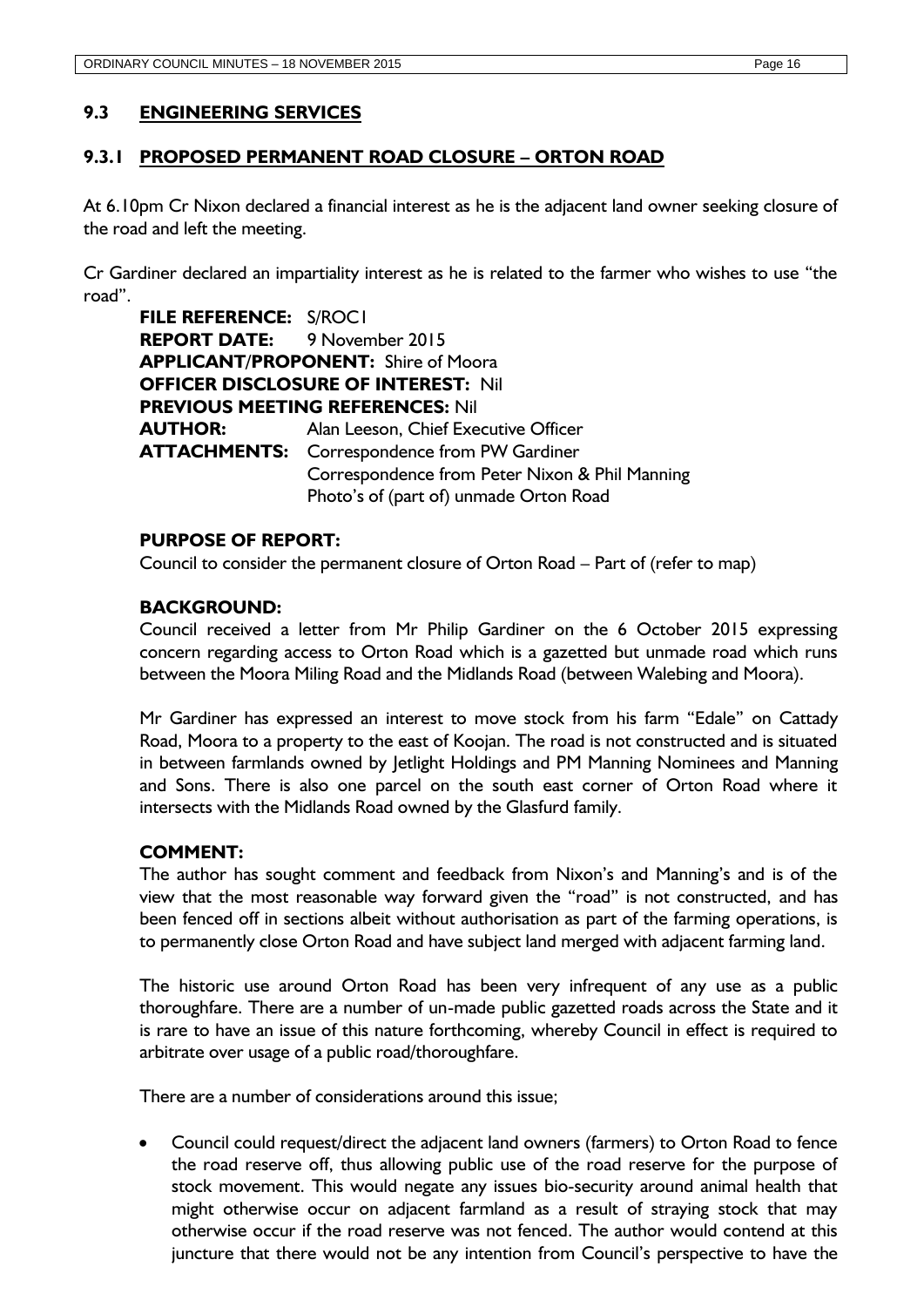road reserve constructed to a gravel road standard. It would simply allow for use around stock movement a request by Mr Gardiner.

• Should Council compel the adjacent farmers to fence off the road reserve it is likely that they may expect a better standard of access and maintenance of the road reserve. A lot of the road is impassable to not only vehicles but also stock with vegetation, weeds, rocks and even creeks. (refer to photos)

To bring the road reserve to a passable state there would be significant earthworks involved not withstanding clearing permits.

# **POLICY REQUIREMENTS:**

Council does not have a policy relevant to this matter. It maybe that a policy be developed, however the merits of individual cases/situations would make it difficult to develop a policy that would have a broad and practical application. The author is of the view that individual cases be considered on their merit.

# **LEGISLATIVE REQUIREMENTS:**

Refer to attached guideline. Also refer to actual legislation hereunder;

# **Land Administration Act 1997 – Section 58**

# **58. Closing roads**

- (1) When a local government wishes a road in its district to be closed permanently, the local government may, subject to subsection (3), request the Minister to close the road.
- (2) When a local government resolves to make a request under subsection (1), the local government must in accordance with the regulations prepare and deliver the request to the Minister.
- (3) A local government must not resolve to make a request under subsection (1) until a period of 35 days has elapsed from the publication in a newspaper circulating in its district of notice of motion for that resolution, and the local government has considered any objections made to it within that period concerning the proposals set out in that notice.
- (4) On receiving a request delivered to him or her under subsection (2), the Minister may, if he or she is satisfied that the relevant local government has complied with the requirements of subsections  $(2)$  and  $(3)$  —
	- (a) by order grant the request; or
	- (b) direct the relevant local government to reconsider the request, having regard to such matters as he or she thinks fit to mention in that direction; or
	- (c) refuse the request.
- (5) If the Minister grants a request under subsection  $(4)$ 
	- (a) the road concerned is closed on and from the day on which the relevant order is registered; and
	- (b) any rights suspended under section  $55(3)(a)$  cease to be so suspended.
- (6) When a road is closed under this section, the land comprising the former road
	- (a) becomes unallocated Crown land; or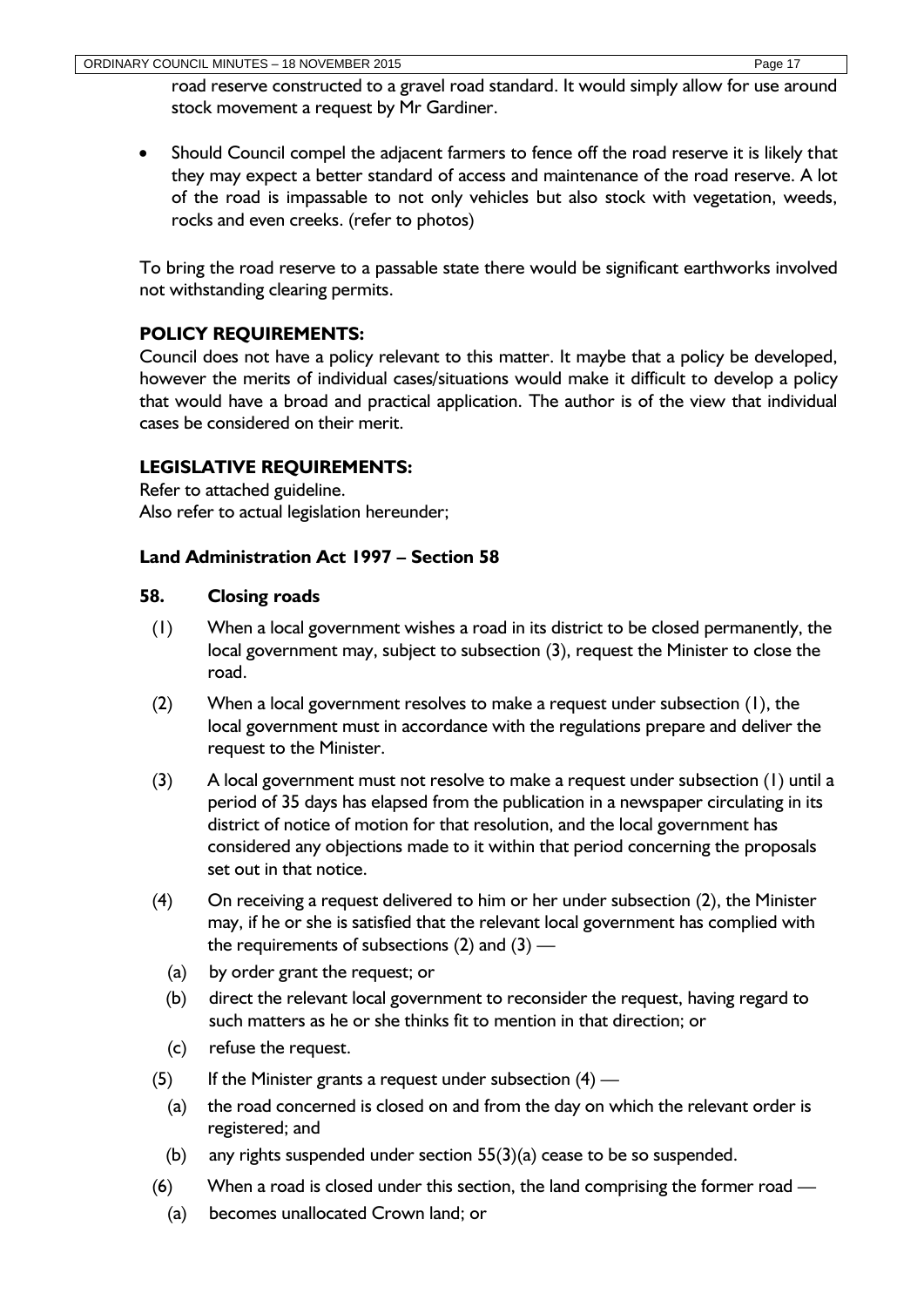(b) if a lease continues to subsist in that land by virtue of section 57(2), remains Crown land.

# **Land Administration Regulations 1998**

## **9. Local government request to close road permanently (Act s. 58(2)), requirements for**

For the purposes of preparing and delivering under section 58(2) of the Act a request to the Minister to close a road permanently, a local government must include with the request —

- (a) written confirmation that the local government has resolved to make the request, details of the date when the relevant resolution was passed and any other information relating to that resolution that the Minister may require; and
- (b) sketch plans showing the location of the road and the proposed future disposition of the land comprising the road after it has been closed; and
- (c) copies of any submissions relating to the request that, after complying with the requirement to publish the relevant notice of motion under section 58(3) of the Act, the local government has received, and the local government's comments on those submissions; and
- (d) a copy of the relevant notice of motion referred to in paragraph (c); and
- (e) any other information the local government considers relevant to the Minister's consideration of the request; and
- (f) written confirmation that the local government has complied with section 58(2) and (3) of the Act.

# **STRATEGIC IMPLICATIONS:**

There are no known relevant strategic considerations in relation to this matter.

# **SUSTAINABILITY IMPLICATIONS:**

### **Environment**

There are no known significant environmental implications associated with this proposal.

### **Economic**

There are no known significant economic implications associated with this proposal.

### **Social**

There are no known significant social implications associated with this proposal.

## **FINANCIAL IMPLICATIONS:**

The only financial consideration for Council in relation to this matter is the cost of advertising which is likely to be in the vicinity of \$300. The cost could be apportioned to the adjacent land owners a 50/50 basis.

## **SUMMARY:**

This situation is somewhat unusual. In the authors view given the history of the road reserve, its current state in being impassable in some locations and the fact that it serves little, if any broader public benefit or use, Orton Road should be permanently closed in accordance with the provisions of the Land Administration Act 1997.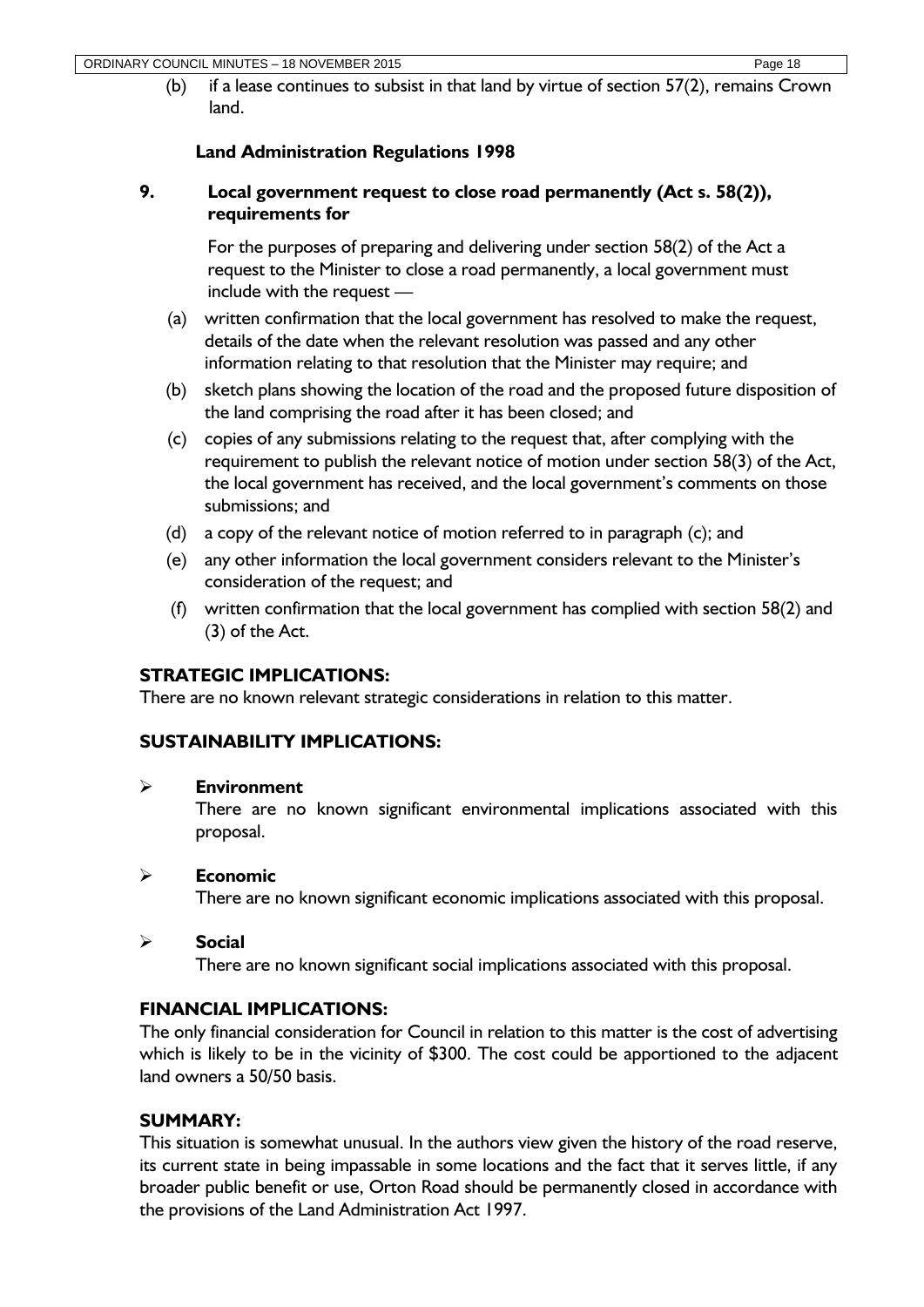### **VOTING REQUIREMENTS**

Simple Majority Required

#### RECOMMENDATIONS

*That Council;*

- *1. Acknowledge the correspondence of Messrs PW & JI Gardiner in relation to issues concerning Orton Road;*
- *2. Acknowledge the application from Manning's and Nixon's to have Orton Road closed permanently;*
- *3. Agree to give Public Notice of its intent to seek the permanent closure Orton Road and advertise the proposal in accordance with Section 58 of the Land Administration Act 1997 for period of not less than 35 days;*
- *4. Formally advise correspondents, applicants, affected land owners and public service – utility agencies advising them of Councils intended course of action in regards to Orton Road as request them to make public comment/submission back to Council within the 35 day period.*

#### **COUNCIL RESOLUTION**

*155/15Moved Cr Pond, seconded Cr Gardiner that the item relating to the Proposed Permanent Road Closure – Orton Road lay on the table, pending further discussion with correspondents/applicant and receival of legal advice from Civic Legal.*

**CARRIED 8/0**

At 6.27pm Cr Nixon rejoined the meeting.

### <span id="page-18-0"></span>**9.3.2 RESEALS**

**FILE REFERENCE:** S/ROG1-2 **REPORT DATE:** 11 November 2015 **OFFICER DISCLOSURE OF INTEREST:** Nil **PREVIOUS MEETING REFERENCES:** Nil **AUTHOR:** John Greay, Manager Engineering Services **ATTACHMENTS:** Nil

#### **PURPOSE OF REPORT:**

Adjustment to works programme project.

#### **BACKGROUND:**

Within the Programme of works this year we have provided funding for reseal work on part of our sealed rural road system.

#### **COMMENT:**

Within the road programme of works, this year we have around \$300,000 earmarked for reseals. Reseals can only be carried out if the pavement is sound and is not badly rutted, cracked or potholed. Any roads that fall into this category need mostly reconstruction.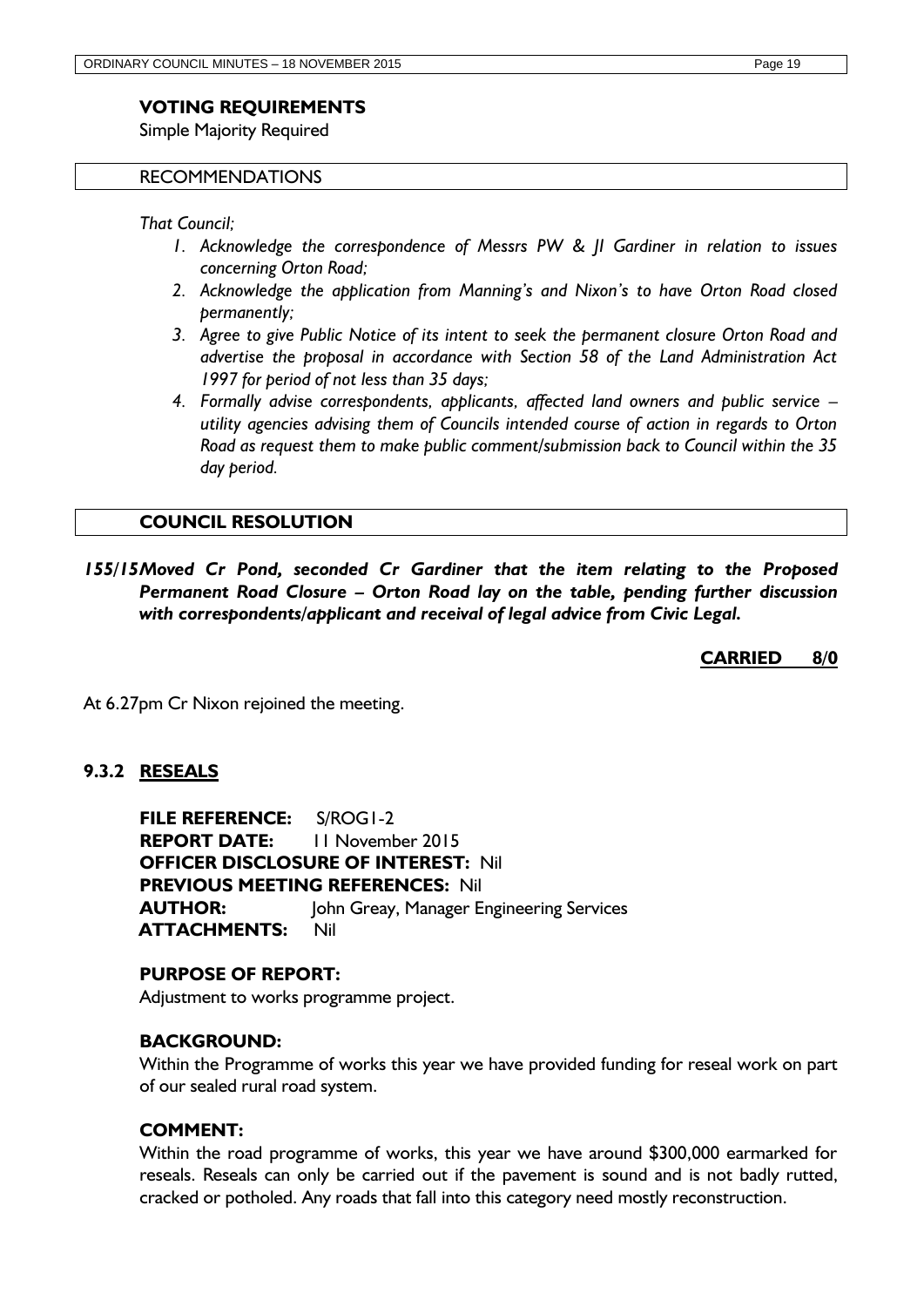Three roads were evaluated as requiring strong consideration and they were Namban West, Old Geraldton – South and Barberton West. Traffic count data that relates to these roads are as follows;



| <b>Road Name</b>      | VPD | ESA   |
|-----------------------|-----|-------|
| Old Geraldton         | 22  | 10.20 |
| Namban West           | 20  | 7.19  |
| <b>Barberton East</b> | 25  | 5.30  |

All of the roads have a 3.7 metre wide seal with gravel shoulders and are showing signs of pavement failure. Of the three the Old Geraldton road is fairing the worst and has the heavier mix of traffic on it with equivalent standard axles of 10.20. It is suggested that the funds that are earmarked for reseals be used to upgrade the section of the Old Geraldton road from the Moora-Miling road to Readwright road – a distance of approximately 3.7 kilometres. This would allow for a 7.0 metre wide bitumen two coat seal pavement.



### **POLICY REQUIREMENTS:**

There are no policy requirements that effect this proposal.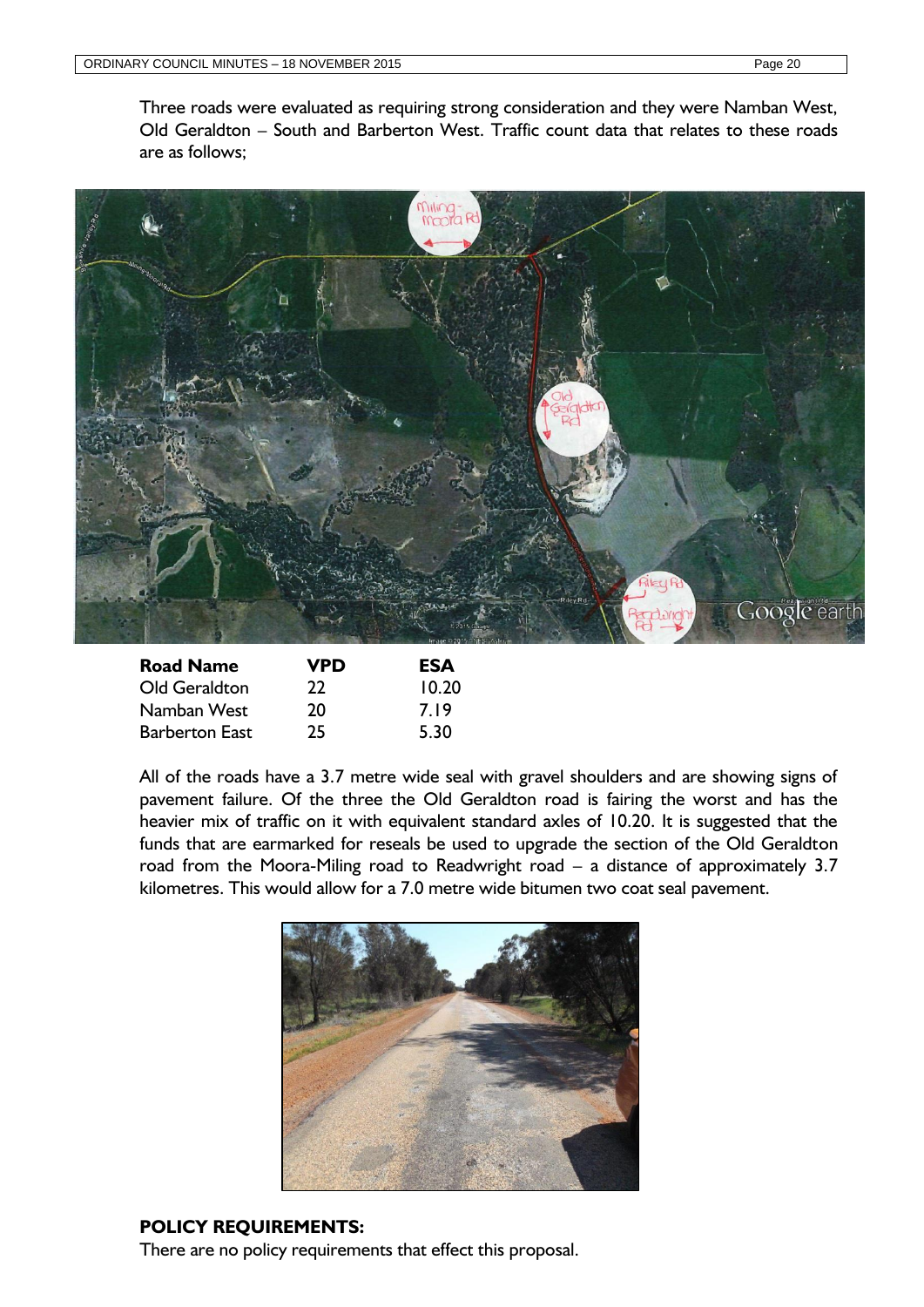### **LEGISLATIVE REQUIREMENTS:**

There are no known legislative requirements related to this item.

### **STRATEGIC IMPLICATIONS:**

There are no known strategic implications associated with this proposal.

### **SUSTAINABILITY IMPLICATIONS:**

### **Environment**

There are no known significant environmental implications associated with this proposal.

#### **Economic**

There are no known significant economic implications associated with this proposal.

#### **Social**

There are no known significant social implications associated with this proposal.

### **FINANCIAL IMPLICATIONS:**

There are no additional financial implications to Council in relation to this item.

### **VOTING REQUIREMENTS**

Absolute Majority Required

### **COUNCIL RESOLUTION**

*156/15Moved Cr Hamilton, seconded Cr Humphry that the funds allocated for rural reseals within the 2015-16 budget be used to reconstruct and seal the pavement on the Old Geraldton South Road between the Moora-Miling and Readwright Road intersections.*

### **CARRIED BY ABSOLUTE MAJORITY 9/0**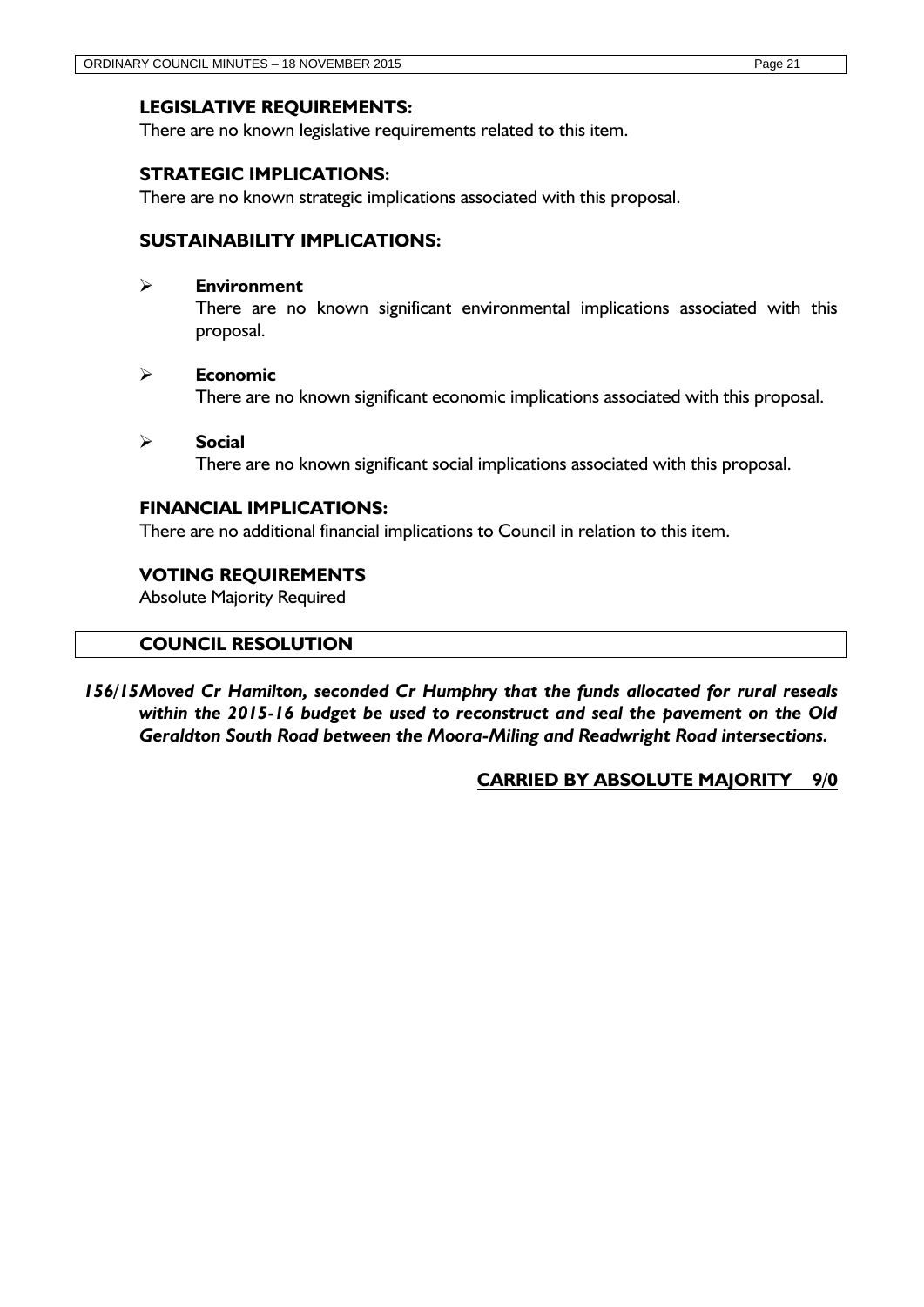### <span id="page-21-0"></span>**10. REPORTS OF COMMITTEES**

#### <span id="page-21-1"></span>**GENERAL PURPOSE COMMITTEE MEETING – 4 NOVEMBER 2015**

#### <span id="page-21-2"></span>**10.1 REVIEW OF COUNCIL MEETING SCHEDULES**

**FILE REFERENCE:** EN/COA1 **REPORT DATE:** 26 October 2015 **DISCLOSURE OF INTEREST:** Nil **PREVIOUS MEETING REFERENCES:** Nil **AUTHOR:** Alan Leeson, Chief Executive Officer **ATTACHMENTS:** Schedule of Meeting Dates for 2016

#### **PURPOSE OF REPORT:**

To provide suggested dates for Council approval for meeting dates for the 2016 year to enable public advertising as required by the Local Government Act 1995.

#### **VOTING REQUIREMENTS:**

Simple Majority Required

#### **COUNCIL RESOLUTION**

*157/15Moved Cr Gardiner, seconded Cr Pond that Council;*

- *1. Adopts the meeting schedule for the period February 2016 to December 2016 as attached, based on one Ordinary Meeting of Council per month and one General Purpose Committee Meeting;*
- *2. Advertises the meeting dates in accordance with section 5.25 of the Local Government Act 1995 and Regulation 12 (1) of the Local Government (Administration) Regulations 1996.*

**CARRIED 9/0**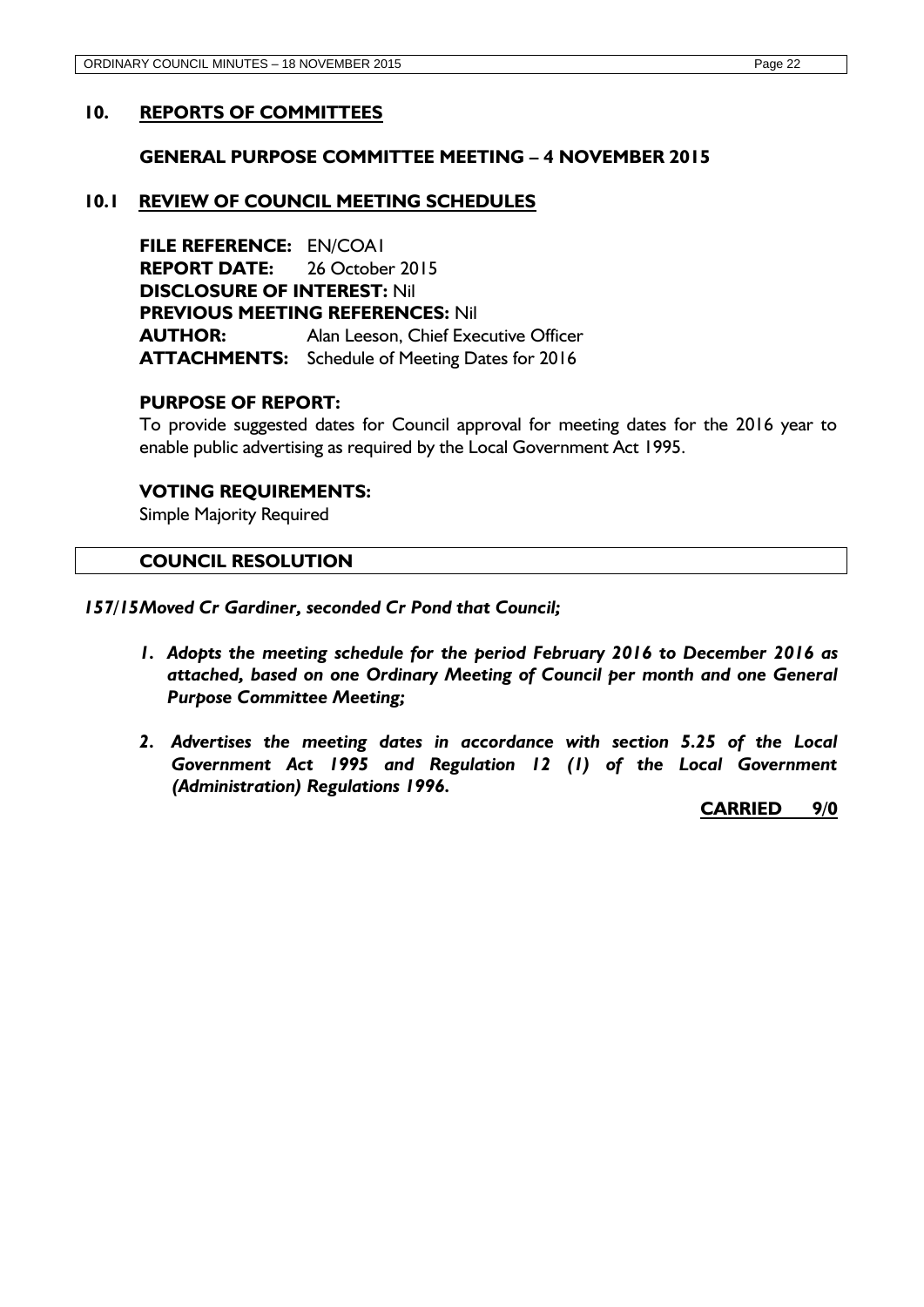# <span id="page-22-0"></span>**10.2 DELEGATIONS REGISTER REVIEW**

**FILE REFERENCE:** PL/DEL1 **REPORT DATE:** 2 November 2015 **OFFICER DISCLOSURE OF INTEREST:** Nil **PREVIOUS MEETING REFERENCES:** Nil **AUTHOR:** Alan Leeson, Chief Executive Officer **ATTACHMENTS:** Delegations Register

### **PURPOSE OF REPORT:**

To allow Elected Members the opportunity to review as required by the Local Government Act 1995 Section 5.46(2) the various delegations made to the Chief Executive Officer.

## **VOTING REQUIREMENTS**

Absolute Majority Required

### **COUNCIL RESOLUTION**

*158/15Moved Cr Holliday, seconded Cr Humphry that Council, having reviewed its Delegations as required by the Local Government Act 1995*

*Endorse the following as having been reviewed:*

- *1. Payments from trust and municipal funds*
- *2. Investments*
- *3. Hire Fees and Charges – Recreation Centre*
- *4. Rate book*
- *5. Budget implementation*
- *6. Rent/ Leasing or Residential Property Owned By the Shire of Moora*
- *7. Liquor – Sale and Consumption at Recreation Centre*
- *8. Impounding goods – authorised employee*
- *9. Onus of Proof in Vehicle Offences*
- *10. Enforcements and Legal Proceedings*
- *11. Delegation of Power*
- *12. Proceedings under Dog Act*
- *13. Purchase order authorisation*
- *14. Budget expenditure*
- *15. Register of Delegations to Committees*
- *16. Donations of Works to Organisations*
- *17. Private Works*
- *18. Temporary Rural Road Closures*
- *19. Powers of Entry onto Land*
- *20. Approval of Planning Applications*
- *21. Works unlawful*
- *22. Building Licences*
- *23. Private Swimming Pools – Inspections*
- *24. Health Act – Notices and Orders*
- *25. Treatment of Sewerage and Disposal of Liquid Waste*

*Delegations to Committees/Working Groups* 

**(6) Council Membership to other Committees** 

*- St James Residential College Board: Cr Humphry with proxy Cr House*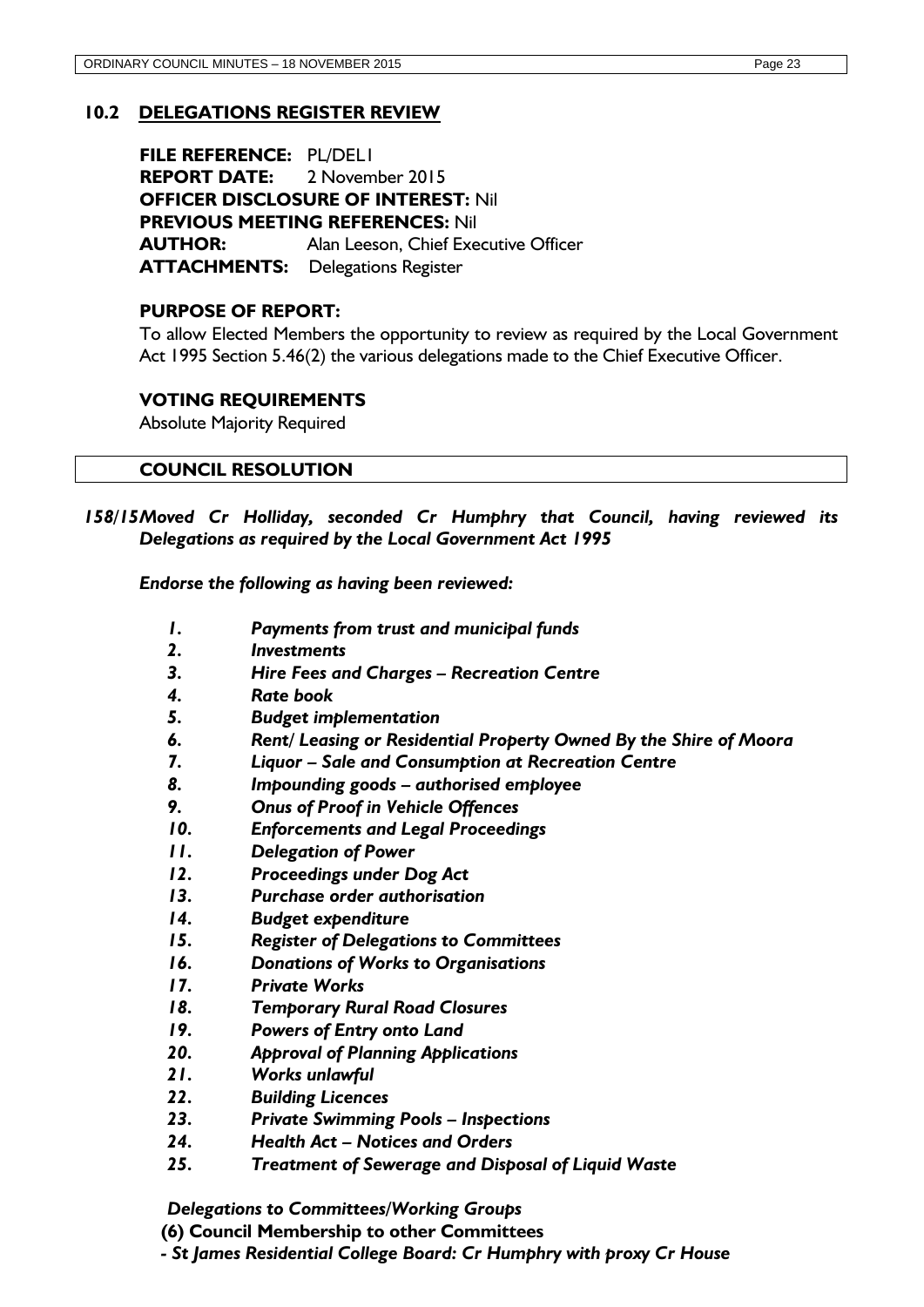- *- Community Resource Centre Management Committee: Cr Hamilton with proxy Cr Holliday*
- *- Landcare Groups (Rural Water Council / West Koojan-Gillingarra Land Conservation Committee): Cr Gardiner*
- *- Wildflower Country Inc. Committee: Cr Pond with proxy Cr House*
- *- Local Health Advisory Group: Cr Holliday*
- *- Wheatbelt North Regional Road Group: Cr Seymour with proxy Cr Nixon*
- *- Moora Sub Regional Road Group: Cr Seymour with proxy Cr Nixon*
- *- Development Assessment Panel: Members - Cr Humphry and Cr Clydesdale-Gebert and Alternate members – Cr Pond and Cr Gardiner*
- *- Innovation Central Midlands WA Inc.: Shire President Cr Seymour, Deputy Shire President Cr Pond and Chief Executive Officer Alan Leeson*
- *- Central Midlands Construction: Deputy Shire President Cr Pond*

# **CARRIED BY ABSOLUTE MAJORITY 9/0**

# <span id="page-23-0"></span>**11. ELECTED MEMBER MOTIONS OF WHICH PREVIOUS NOTICE HAS BEEN GIVEN**

Nil

# <span id="page-23-1"></span>**12. NEW BUSINESS OF AN URGENT NATURE INTRODUCED BY DECISION OF COUNCIL**

The Chief Executive Officer raised four items of urgent business relating to;

- 1. CMSHS Scholarship
- 2. Fluoridation of Moora Townsite Water
- 3. Damon Brown Lot 198 Tootra Street New Shed with Reduced Setback; and
- 4. Transfer of Funds from Central Midlands Voluntary Regional Organisation of Councils (Dalwallinu-Wongan Hills-Moora) to Innovation Central Midlands Inc.

for Councils consideration.

# **COUNCIL RESOLUTION**

*159/15Moved Cr Gardiner, seconded Cr Clydesdale-Gebert that Council considers the items of urgent business as tabled by the Chief Executive Officer titled;* '*CMSHS Scholarship'; 'Fluoridation of Moora Townsite Water', 'Damon Brown – Lot 198 Tootra Street New Shed with Reduced Setback'; and 'Transfer of Funds from Central Midlands Voluntary Regional Organisation of Councils (Dalwallinu-Wongan Hills-Moora) to Innovation Central Midlands Inc.'*

**CARRIED 9 / 0**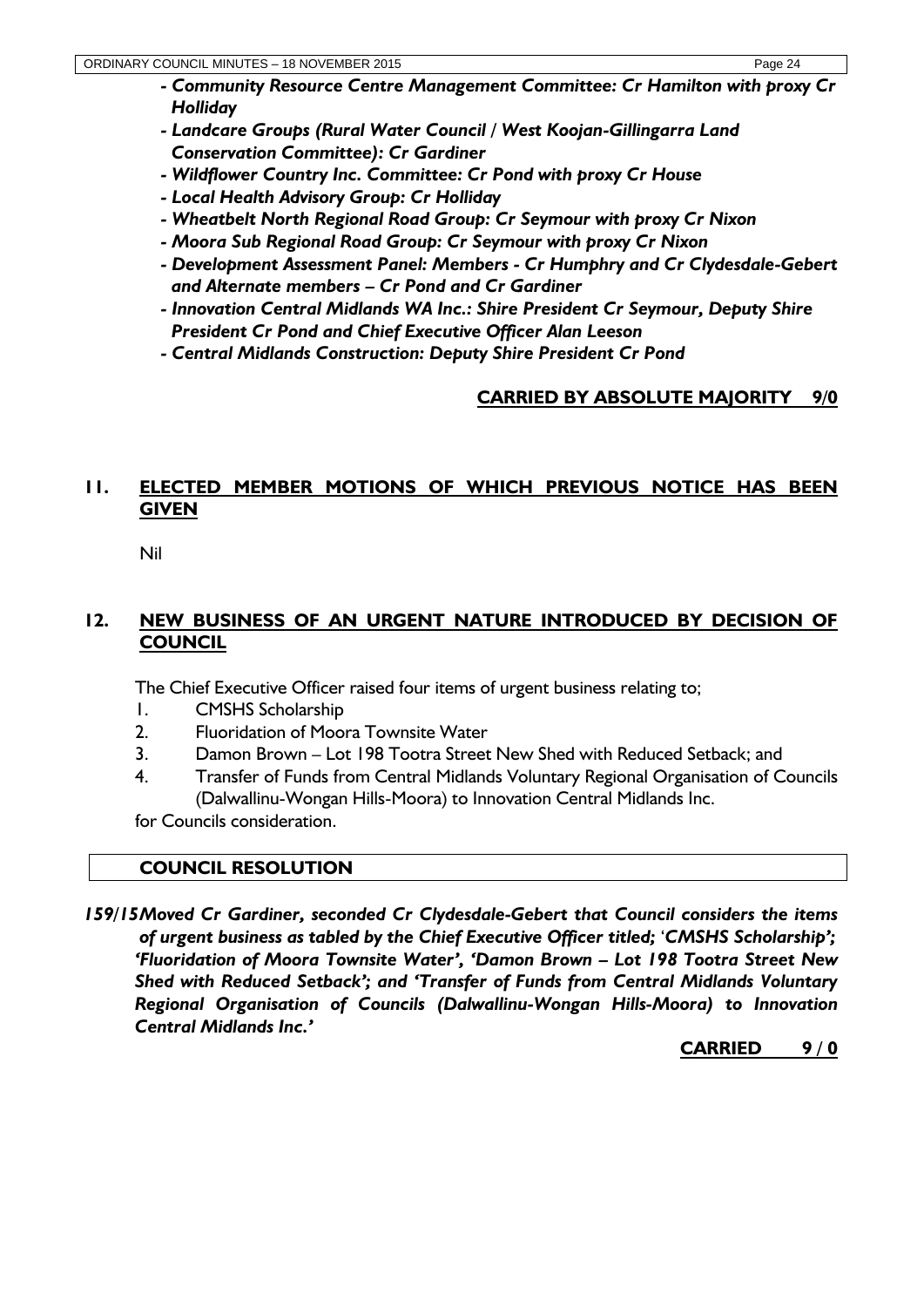### <span id="page-24-0"></span>**12.1 CMSHS SCHOLARSHIP**

Ilona Jachmann, Principal of the Central Midlands Senior High School addressed Council at their Briefing Session prior to the Council meeting requesting Council support in the way of an annual scholarship to pay for the school fees of a year 7 student going into year 8.

### **COUNCIL RESOLUTION**

*160/15Moved Cr House, seconded Cr Holliday that Council support Central Midlands Senior High School by offering an annual Scholarship for a year 7 student going into year 8 to cover their school fees.*

### **CARRIED BY ABSOLUTE MAJORITY 9/0**

# <span id="page-24-1"></span>**12.2 FLUORIDATION OF MOORA TOWNSITE WATER**

Richard Theobald, Manager Water Section, WA Environmental Health Department addressed Council at their Briefing Session prior to the Council meeting discussing the proposed fluoridation of Moora mains water scheme in 2016.

### **COUNCIL RESOLUTION**

*161/15Moved Cr Holliday, seconded Cr House that Council write to the Minister of Health requesting that he immediately put on hold the decision to proceed with the addition of fluoride into the Moora townsite water supply. This is in light of recent research and reviews of existing evidence questioning the efficiency of this initiative, as well as the pending outcome of the National Medical and Health Research Council's review of their recommendations of the water fluoridation practice.*

**CARRIED 9 / 0**

# <span id="page-24-2"></span>**12.3 DAMON BROWN – LOT 198 TOOTRA STREET NEW SHED WITH REDUCED SETBACK**

**FILE REFERENCE:** TP/PA16/1516 **REPORT DATE:** 13 November 2015 **APPLICANT/PROPONENT:** Damon Brown **OFFICER DISCLOSURE OF INTEREST:** Nil **PREVIOUS MEETING REFERENCES:** Nil **AUTHOR:** Peter Williams, Manager Development Services **ATTACHMENTS:** Plans

### **PURPOSE OF REPORT:**

An application has been received from Mr Damon Brown (Proponent) to construct a steel framed and clad 24m x 15m shed with a reduced setback for the purpose of housing his new front lifter rubbish truck on his property located at Lot 198 Tootra Street, Moora.

### **BACKGROUND:**

Lot 198 Tootra Street is located in the Industrial Zone which the objectives are: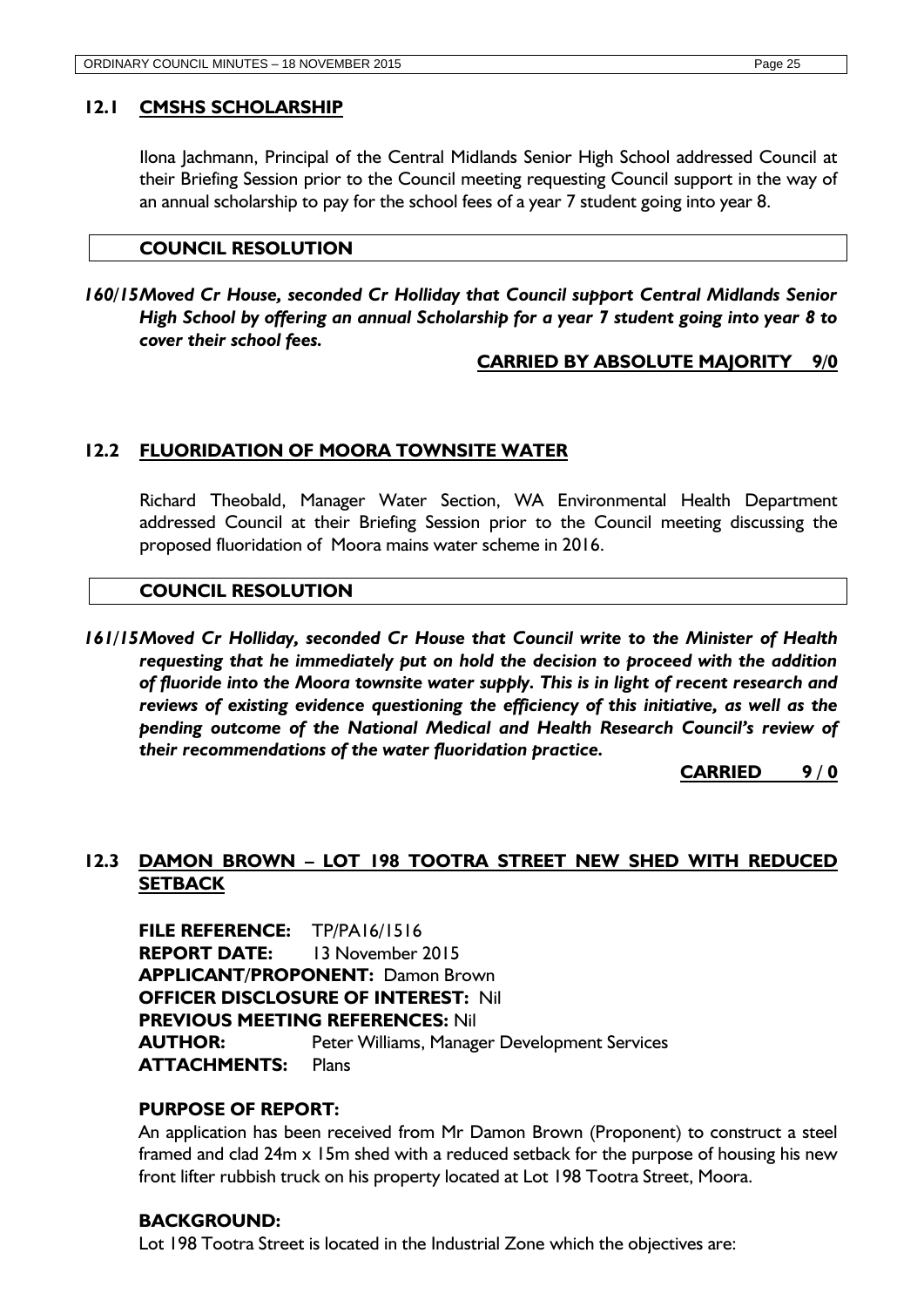#### **Objectives**

- (b) to provide appropriate buffers between industry and adjacent land uses, so as to avoid land use conflicts.
- (c) to provide landscaped buffers along the branch of the Moore River to the established industrial area.
- (d) to avoid direct discharge of stormwater drainage or the discharge of any deleterious substances into the branch of the Moore River.
- (e) to avoid non-industry related uses establishing in the industrial area.

Site Requirements

The minimum building setbacks shall be:

Front: 7.5m Rear: 7.5m Side: 5.0m on one side

Development Requirements:

- (a) the first 5 metres of the front setback on any lot shall be landscaped to the satisfaction of the local government. Where a lot has frontage to 2 streets the local government may vary the landscaping requirement only where the setback is reduced in which case the whole of the setback so reduced shall be landscaped to the satisfaction of the local government.
- (b) prior to the issue of planning approval for an industry in the Industrial zone, the local government will ascertain the appropriate buffer for that industry, and such industry may only be granted planning approval if the relevant buffer can be accommodated wholly within the zone.
- (c) in considering proposals for industries which would generate industrial liquid, solid or gaseous wastes the local government may refer such proposals to the Department of Environment and Conservation, and the granting of planning approval for such industries shall be subject to wastes being treated and disposed of in accordance with advice/guidelines received.

The proponent has requested a reduced setback to 1 metre on either side of his shed to allow for ease of access for the truck to park in the shed and necessary turning circles.

## **COMMENT:**

The reduced setback is to allow for ease of access to the shed for the equipment. The setbacks from rear, side and front boundaries has been set down in in the Town Planning Scheme to allow for vehicle movement but for some vehicles these are not sufficient for the areas they have to move in.

Mr Brown the Proponent runs a commercial waste collection business and has just purchased a new front lifter rubbish truck which he wishes to house under cover as well as his other machinery. It is recommended that this application be approved.by Council.

## **POLICY REQUIREMENTS:**

No known policy requirements related to this issue.

### **LEGISLATIVE REQUIREMENTS:**

There are no known legislative requirements related to this item.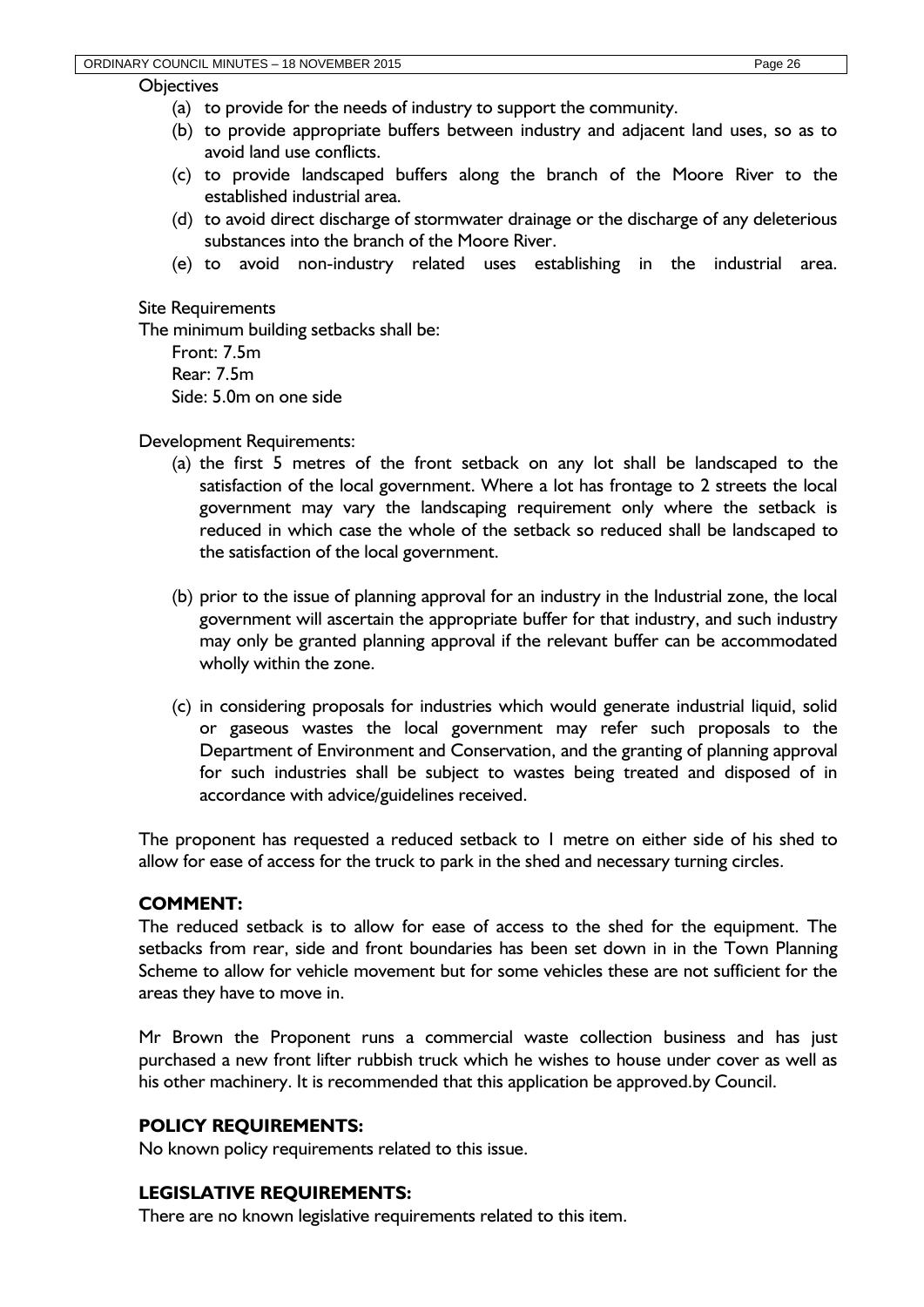### **STRATEGIC IMPLICATIONS:**

There are no known strategic implications associated with this proposal.

### **SUSTAINABILITY IMPLICATIONS:**

#### **Environment**

There are no known significant environmental implications associated with this proposal.

#### **Economic**

There are no known significant economic implications associated with this proposal.

#### **Social**

There are no known significant social implications associated with this proposal.

### **FINANCIAL IMPLICATIONS:**

There are no financial implications to Council in relation to this item.

### **VOTING REQUIREMENTS**

Simple Majority Required

### **COUNCIL RESOLUTION**

*162/15Moved Cr Pond, seconded Cr Holliday that Council approve the application for proponent Mr Damon Brown to construct a steel framed and clad shed with a reduced setback to allow for ease of vehicle movement at Lot 198 Tootra Street, Moora subject to the following conditions:*

- *This is not a Building approval; separate plans will need to be lodged with a building application to the Shire for approval of the construction of the shed.*
- *Town Planning Scheme flood provisions affect this property, minimum flood provisions apply to this location of 0.15m above the 1999 flood level. These Finished Floor levels can be sought from the Department of Water.*
- *No second hand materials are to be used in the construction of the shed.*
- *Should washing of vehicles and/or mechanical work be carried out on vehicles a wash down bay with a petrol and oil trap shall be necessary to be installed for this purpose.*
- *No storage of recycling material with the exception of steel is to be carried out on the property so as to create a fire hazard.*

**CARRIED 9 / 0**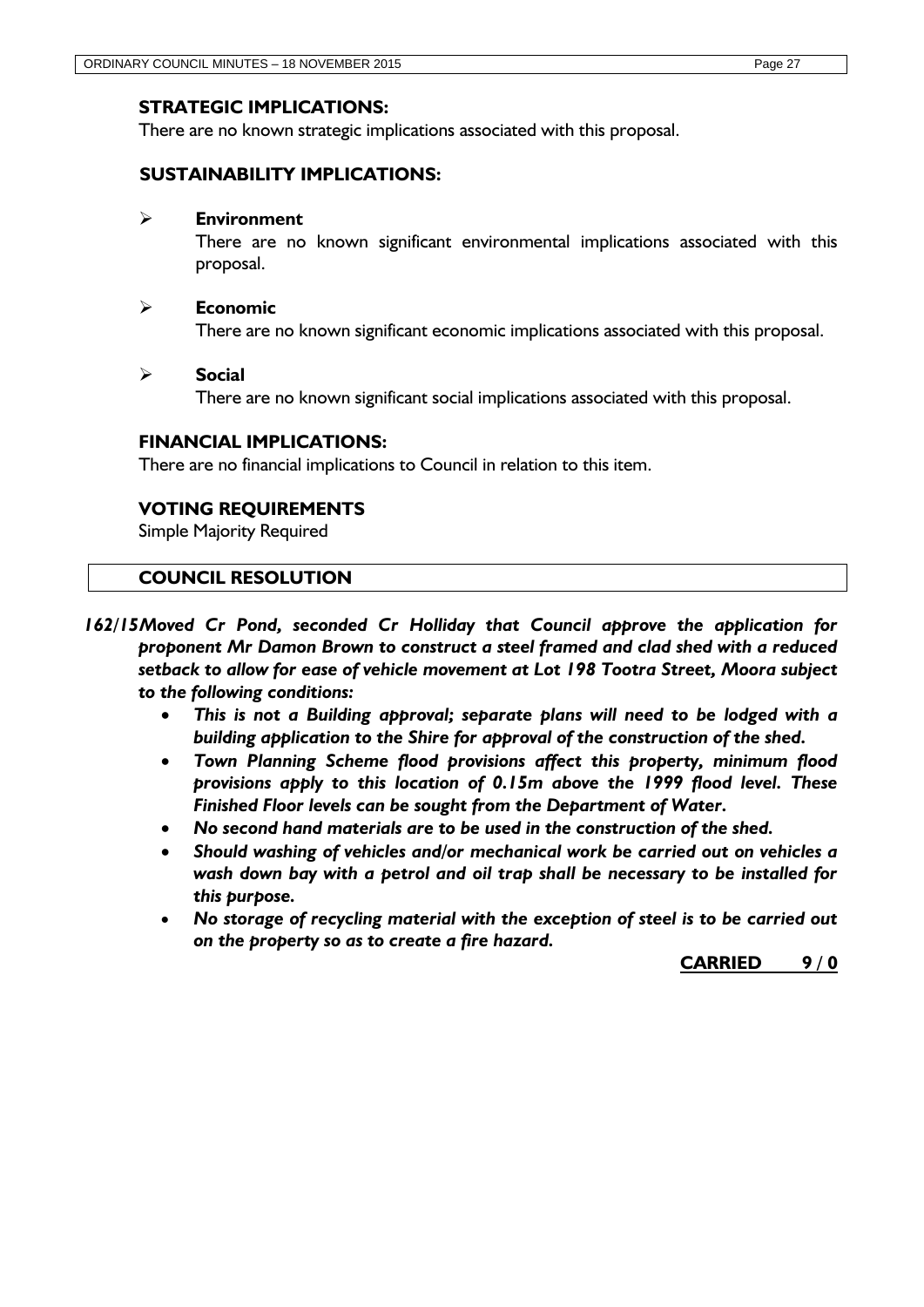### <span id="page-27-0"></span>**12.4 TRANSFER OF FUNDS FROM CENTRAL MIDLANDS VOLUNTARY REGIONAL ORGANISATION OF COUNCILS(DALWALLINU-WONGAN HILLS-MOORA) TO INNOVATION CENTRAL MIDLANDS INC.**

**FILE REFERENCE:** AD/CMV1-4 **REPORT DATE:** 18 November 2015 **OFFICER DISCLOSURE OF INTEREST:** Nil **PREVIOUS MEETING REFERENCES:** Nil **AUTHOR:** Alan Leeson, Chief Executive Officer **ATTACHMENTS:** Nil

## **PURPOSE OF REPORT**:

To seek Council agreement to transfer funds held by Central Midlands Voluntary Region Organisation of Councils to the newly formed Innovations Central Midlands WA Inc. (ICMWA).

### **BACKGROUND:**

The Shire of Moora together with the Shires of Dalwallinu and Wongan-Ballidu are members of CMVROC and over the years have received grants and contributed various funds towards regional initiatives.

Today that role is now being undertaken by Innovations Central Midlands WA Inc.

### **COMMENT:**

A bank account exists with \$12,743.00 and was used by CMVROC for various projects and operational expenditure. As these functions are now being undertaken by ICMWA it seems appropriate to transfer the funds from CMVROC to ICMWA.

## **POLICY REQUIREMENTS:**

There are no known policy requirements related to this item.

### **LEGISLATIVE REQUIREMENTS:**

There are no known legislative requirements related to this item.

## **STRATEGIC IMPLICATIONS:**

There are no known strategic implications associated with this proposal.

### **SUSTAINABILITY IMPLICATIONS:**

### **Environment**

There are no known significant environmental implications associated with this proposal.

### **Economic**

There are no known significant economic implications associated with this proposal.

### **Social**

There are no known significant social implications associated with this proposal.

### **FINANCIAL IMPLICATIONS:**

There are no financial implications to Council in relation to this item.